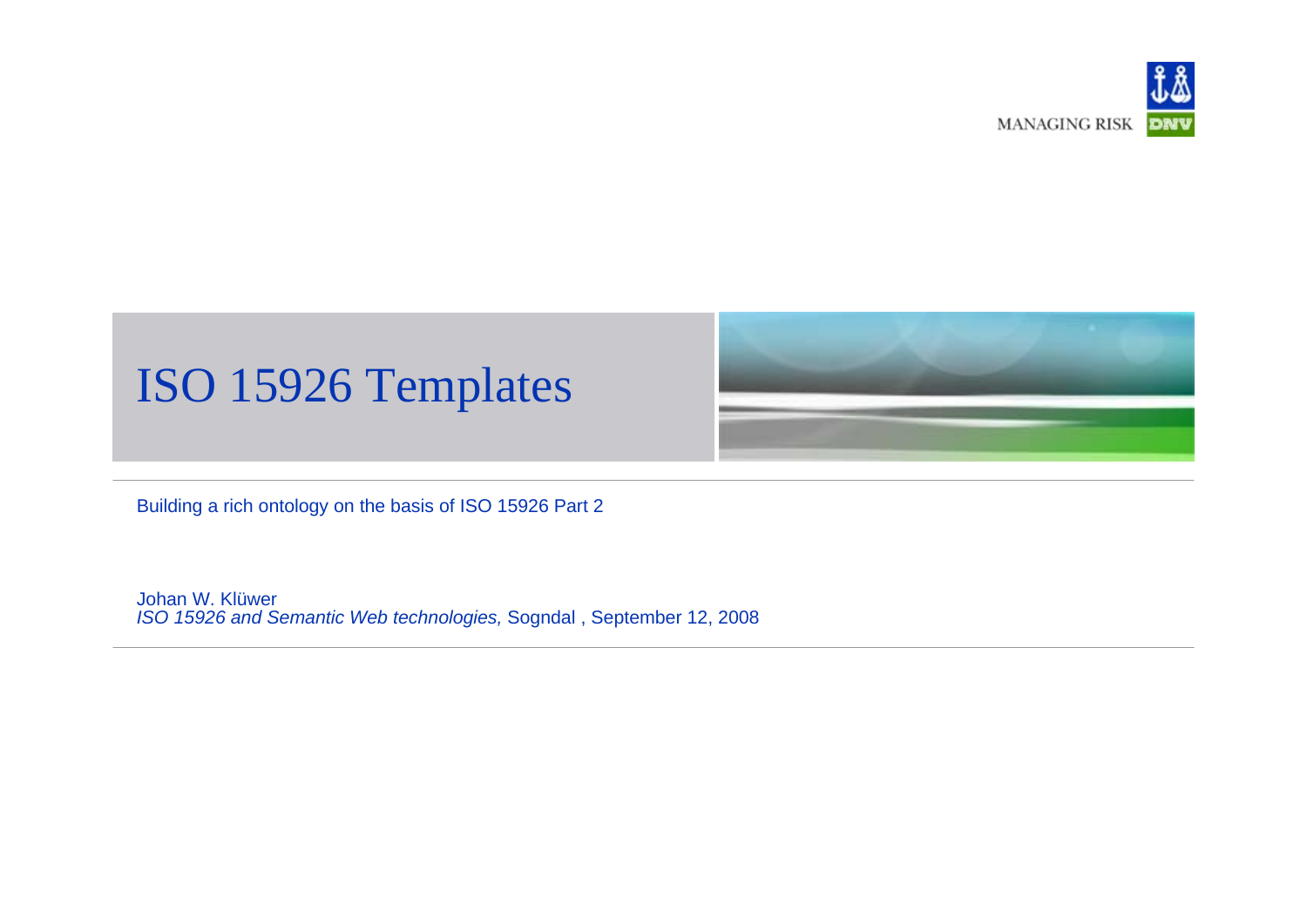### Current practice and tools I: *RDE*

**MANAGING RISK** 

- П Reference Data Editor
- П Compliant with ISO 15926-2
- Available at **rds.posccaesar.com**



 $\mathcal{L}^{\mathcal{A}}$  A tool for ISO 15926 experts, not so much for Oil & Gas domain experts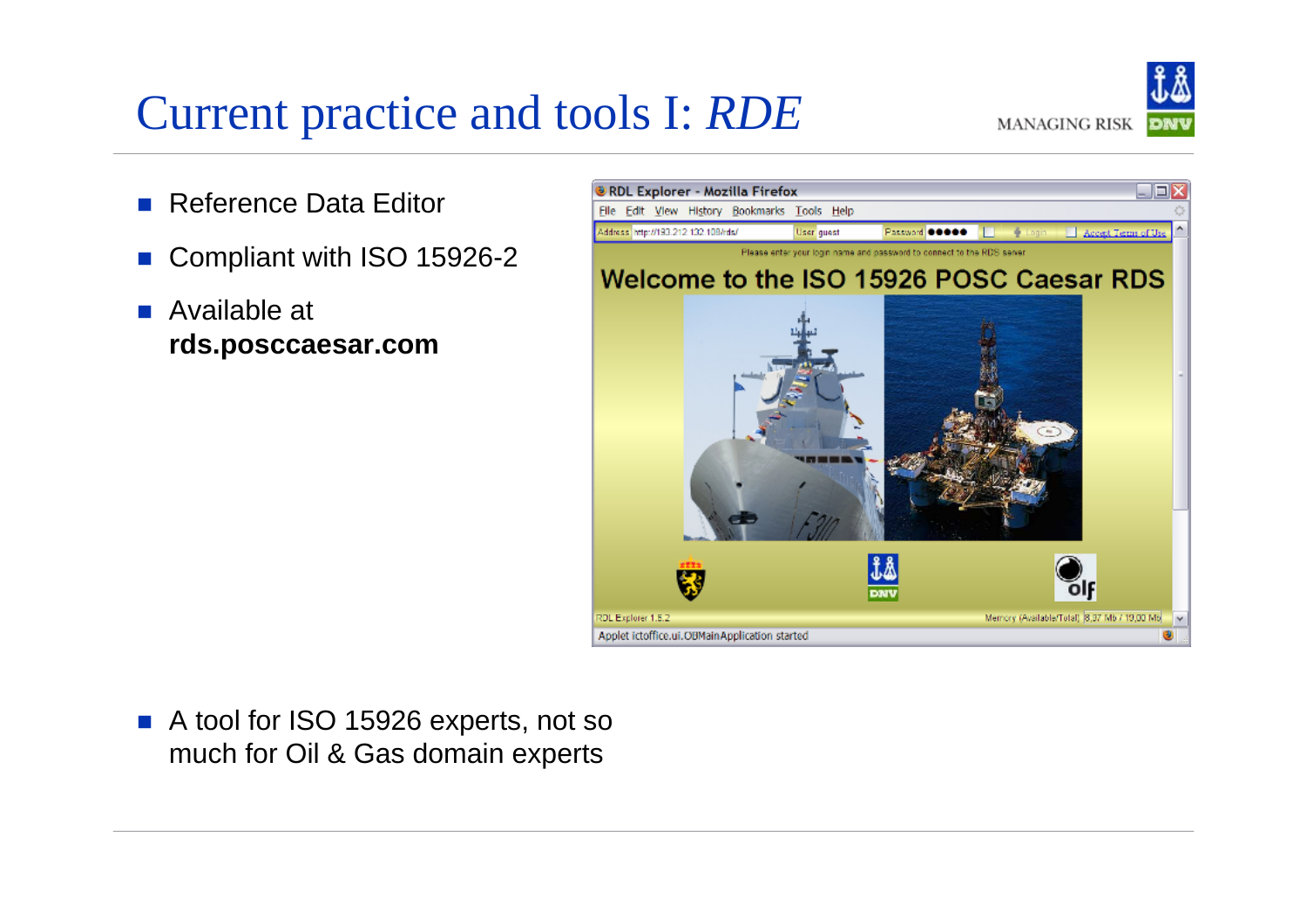#### Current practice and tools II: *MS Excel*



- $\mathbb{R}^3$ Spreadsheets are still in wide use for defining reference data
- $\mathbb{R}^2$ Advantage: Domain experts tend to like tables
- Disadvantage: Complete lack of support for building correct structures

b. Creating a good ontology using spreadsheets is practically impossible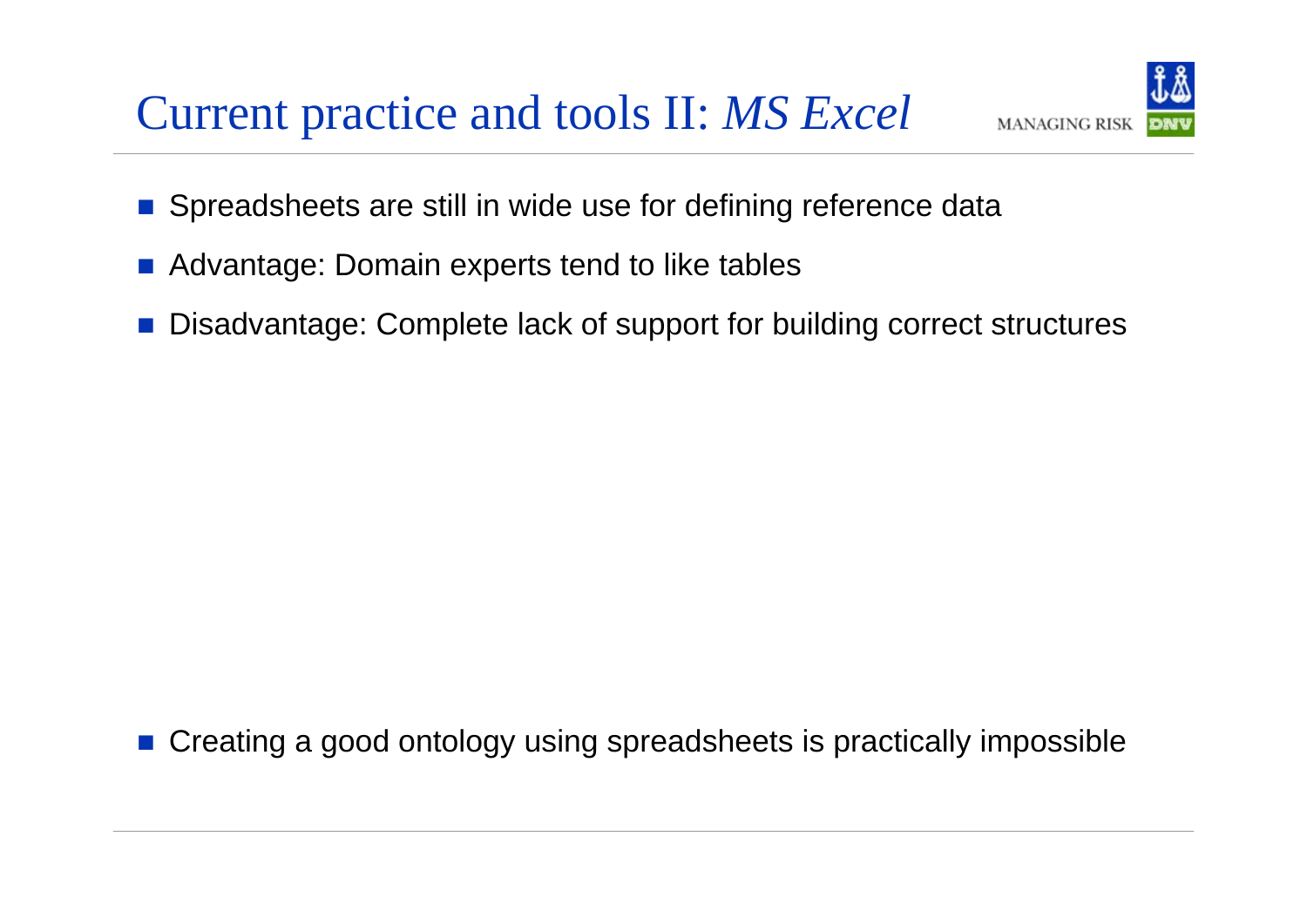### Current practice and tools III: *Protégé*



- **A** generic ontology editor
- $\left\Vert \cdot\right\Vert$  Supports loading ISO 15926 Part 2 in OWL format
- **Supports loading** reference data in OWL format

| ≪ lifecycle_integration_schema Protege 3.4 beta                                                             | (file:\C:\Data\RD\system\RDF\lifecycl  _   □  X                                                                    |                                                                              |
|-------------------------------------------------------------------------------------------------------------|--------------------------------------------------------------------------------------------------------------------|------------------------------------------------------------------------------|
| Code<br>OVVL<br>Reasoning<br>Edit<br>Project<br>File                                                        | Tools<br>Window<br>Help                                                                                            |                                                                              |
| None<br>信<br>₽<br>۰ŧ<br>ĸ<br>こ<br><b>DIG Reasoner</b>                                                       | Þ<br>⊲ ⊳                                                                                                           | protégé                                                                      |
| Metadata (ISO-15926-2_2<br>$\bullet$ Pellet 1.5.1 (direct)                                                  | $\equiv$ Forms<br>Individuals<br>lies                                                                              |                                                                              |
| <b>SUBCLASS EXPLORER</b><br>2* Check consistency<br>For Project: lifecycle inte<br>∣C⊁<br>Classify taxonomy | <b>AbstractObiect</b>                                                                                              | 中一日日<br>(instance of owl:Class)<br>Inferred View                             |
| <b>Asserted Hierarchy</b><br>IÞ.<br>Compute inferred types                                                  | Ŧ<br>-23                                                                                                           | $\sqrt{\mathsf{A}}$ Annotation                                               |
| owt:Thina<br>nic Reasoner inspector                                                                         | Value<br>roperty                                                                                                   | Lang                                                                         |
| list: OWLList<br>Open SPARQL Query panel<br>$\blacksquare$ Thing                                            | ment                                                                                                               |                                                                              |
| <b>AbstractObject</b><br>→ Open SWRL Tab<br>Class                                                           | 中國                                                                                                                 | <b>Asserted Condition</b>                                                    |
| MultidimensionalObiect<br>Relationship                                                                      | Class or MultidimensionalObject or Relationship                                                                    | <b>NECESSARY &amp; SUFFICIENT</b><br>$\equiv$<br>NECESSARY                   |
| PossibleIndividual<br><b>Activity</b>                                                                       | <b>O</b> Thing                                                                                                     | Е<br><b>INHERITED</b>                                                        |
| <b>ActualIndividual</b><br>ArrangedIndividual                                                               | AbstractObiect or PossibleIndividual<br>hasid only normalizedString                                                | [from Thing]   ⊑<br>[from Thing]]<br>三                                       |
| Event<br>PeriodInTime                                                                                       | hasid exactiv 1<br>hasRecordCopyCreated only RepresentationOfGregorianDateAndUtcTime<br>hasRecordCopyCreated max 1 | [from Thing]]<br><b>E</b><br>[from Thing]]<br>- 드<br>[from Thing]]<br>$\Box$ |
| PhysicalObject<br>WholeLifeIndividual                                                                       | hasRecordCreated only RepresentationOfGregorianDateAndUtcTime<br>hasRecordCreated may 1<br>8888                    | [from Thina]]<br>Е<br>Ifrom Thinal<br>$\Gamma$                               |
| B <sub>0</sub><br>$\blacksquare$                                                                            | ∾<br>Θ                                                                                                             | ◎ Logic View ○ Properties View                                               |

 $\mathcal{L}_{\mathcal{A}}$ Like the RD Editor, an expert tool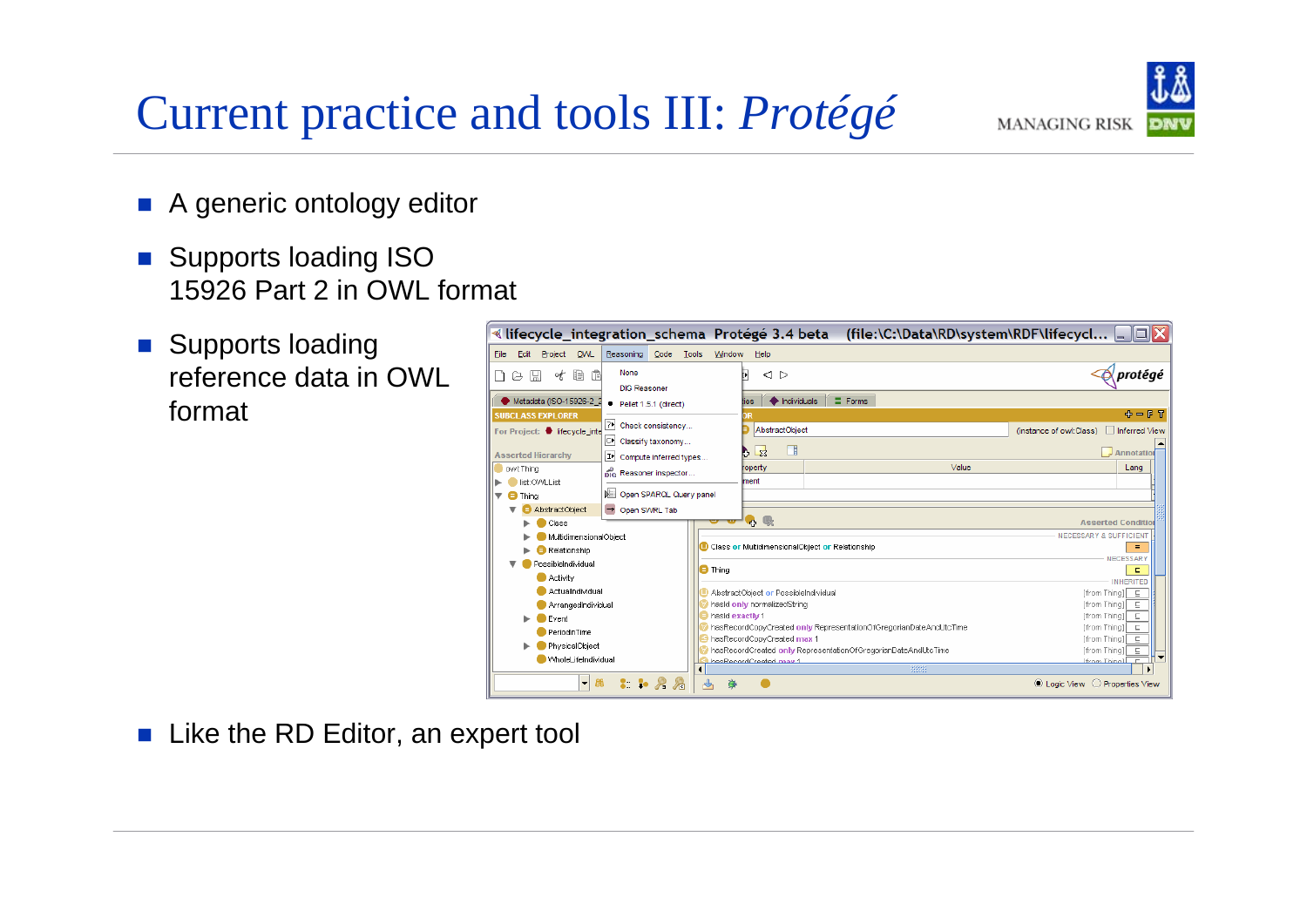

# Wanted: A simple, compliant interface

- $\left\vert \psi_{\pm}\right\rangle$ Standardized modelling practice
- $\mathbb{R}^2$  Tools that are familiar to domain experts
	- Protégé, RDE are out
- $\left\vert \cdot\right\vert$  Tools that support the user and check correctness
	- Excel is out
- $\begin{bmatrix} 1 \\ 1 \end{bmatrix}$  Tools that provide for working at a suitable level of abstraction
	- Most ontology editors expose the user to too much "assembly code"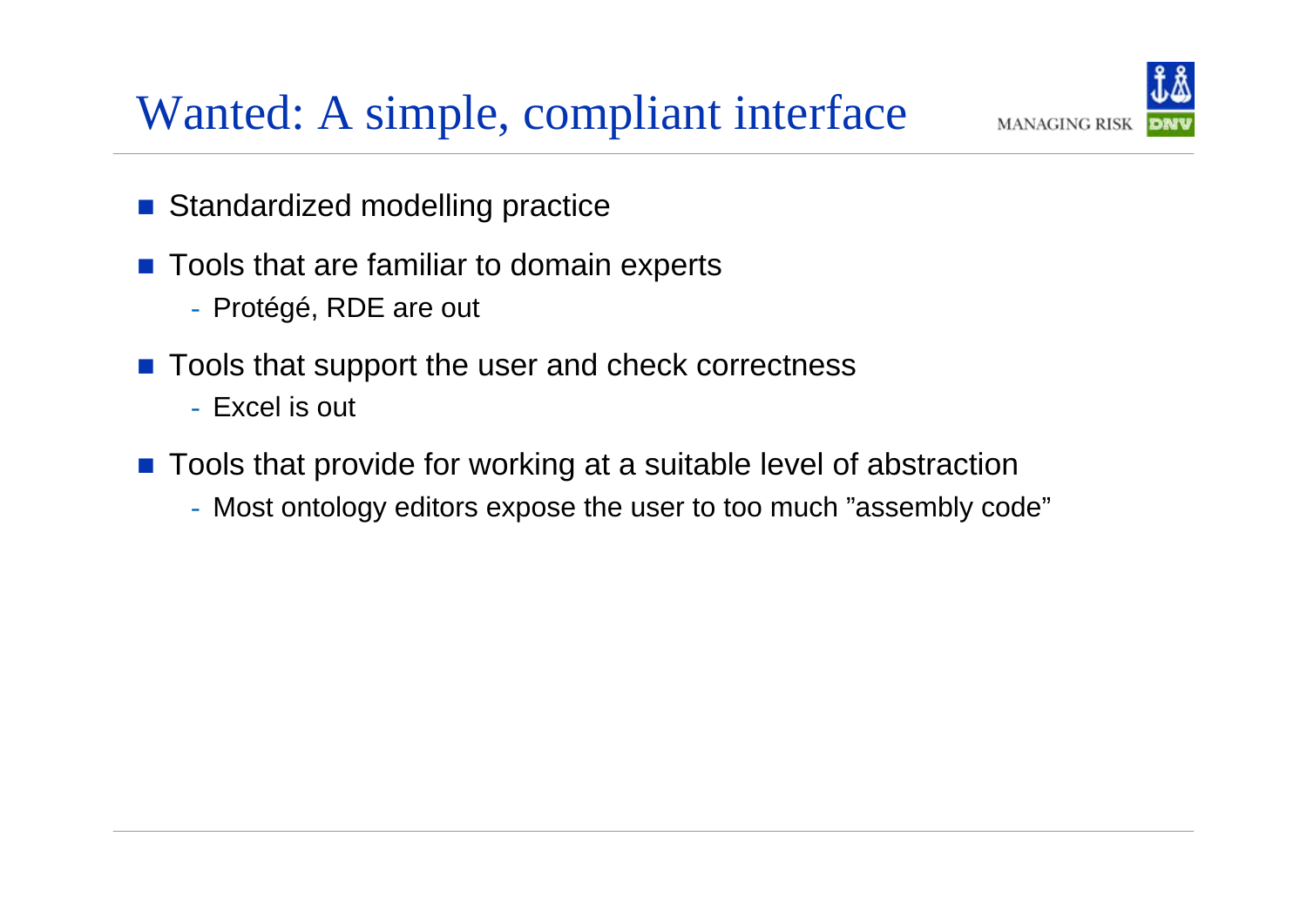#### Building domain ontologies with *templates*



- $\|\cdot\|$ An ontology is used to record *statements.* That's semantics.
- $\mathbb{R}^2$  To build the RDL, we need to represent facts about a given domain using the language of ISO 15926
- $\mathcal{L}^{\text{max}}_{\text{max}}$  Ideally, a domain expert states the facts, and the machine interprets the facts automatically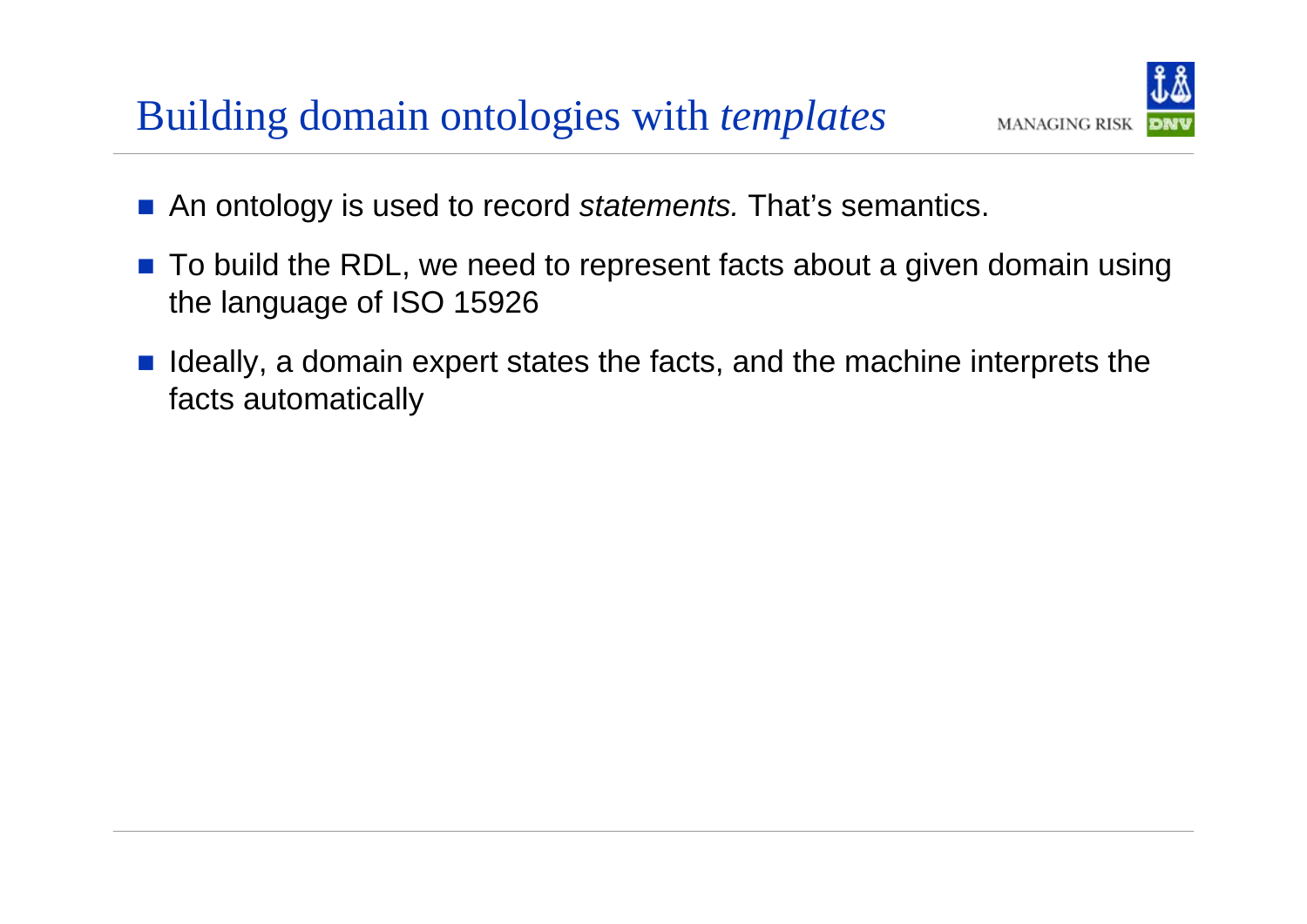# A template is a pattern for stating facts

- A Template for ISO 15926 is a *predicate*, a *statement form*, <sup>a</sup>*pattern for facts*
- A template has a *signature* defining the form of a statement
	- What arguments need to be given
	- What are their types
- $\mathbb{R}^3$  Each template has an *interpretation rule* that interprets facts that fit the pattern

**MANAGING RISK** 

- Reducing a complex statement into simpler ones
- Eventually, to atomic statements in ISO 15926
- Yielding an expression of the fact in the ontology language

b. Current prototype developed in the Intelligent Data Sets (IDS) project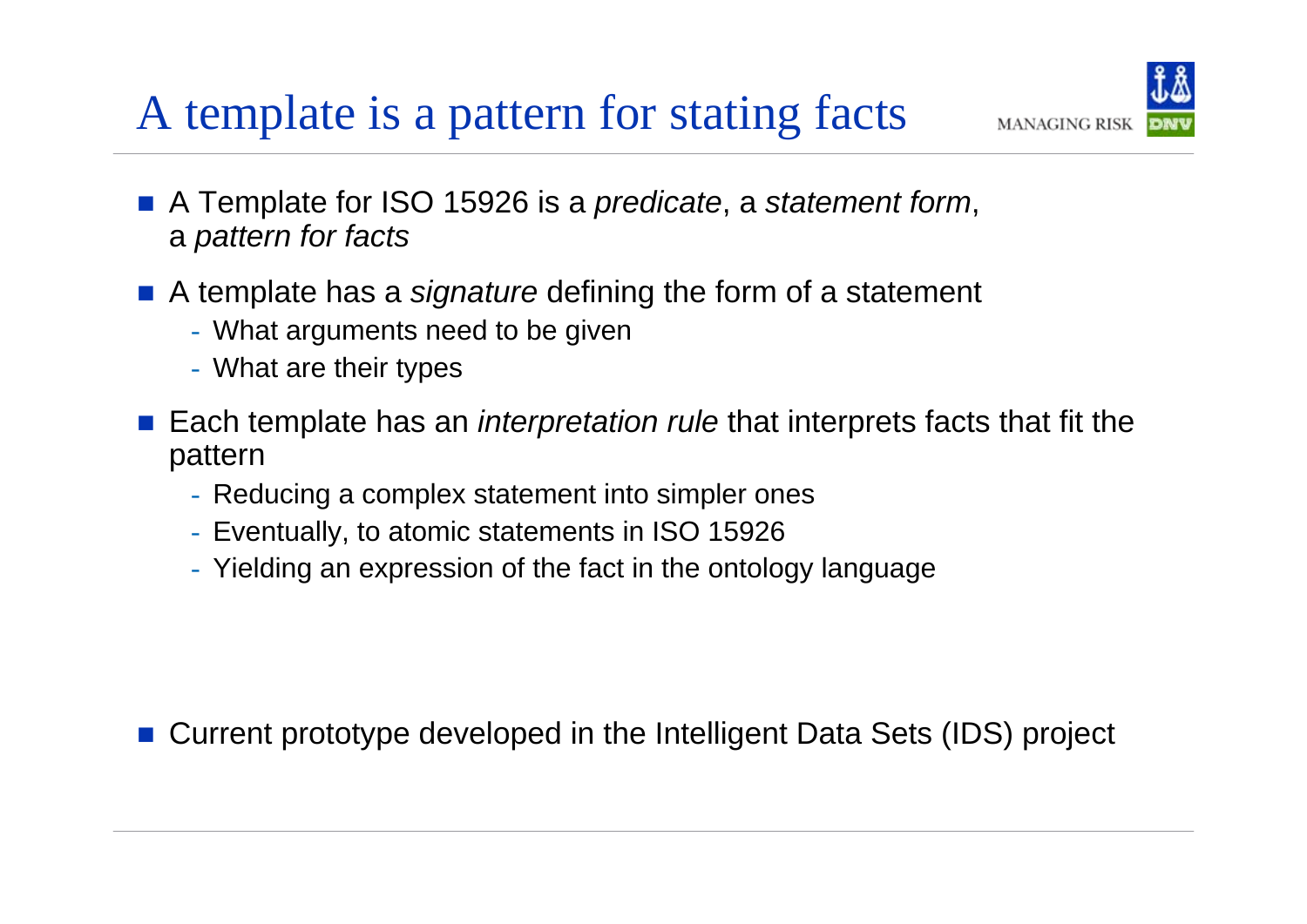#### Template example I



- Constraint: A car has 3 or more wheels
- $\mathcal{O}(\mathbb{R}^d)$ Express the constraint with a suitable template

*Parts-at-least* ( Car, Wheel, 3 ) *!*

 $\left\vert \cdot\right\vert$ Rules generate a set of ISO 15926 statements

" The statement

*Parts-at-least ( C, D, i )*

means that

Any *C* has at least *i D's* as parts "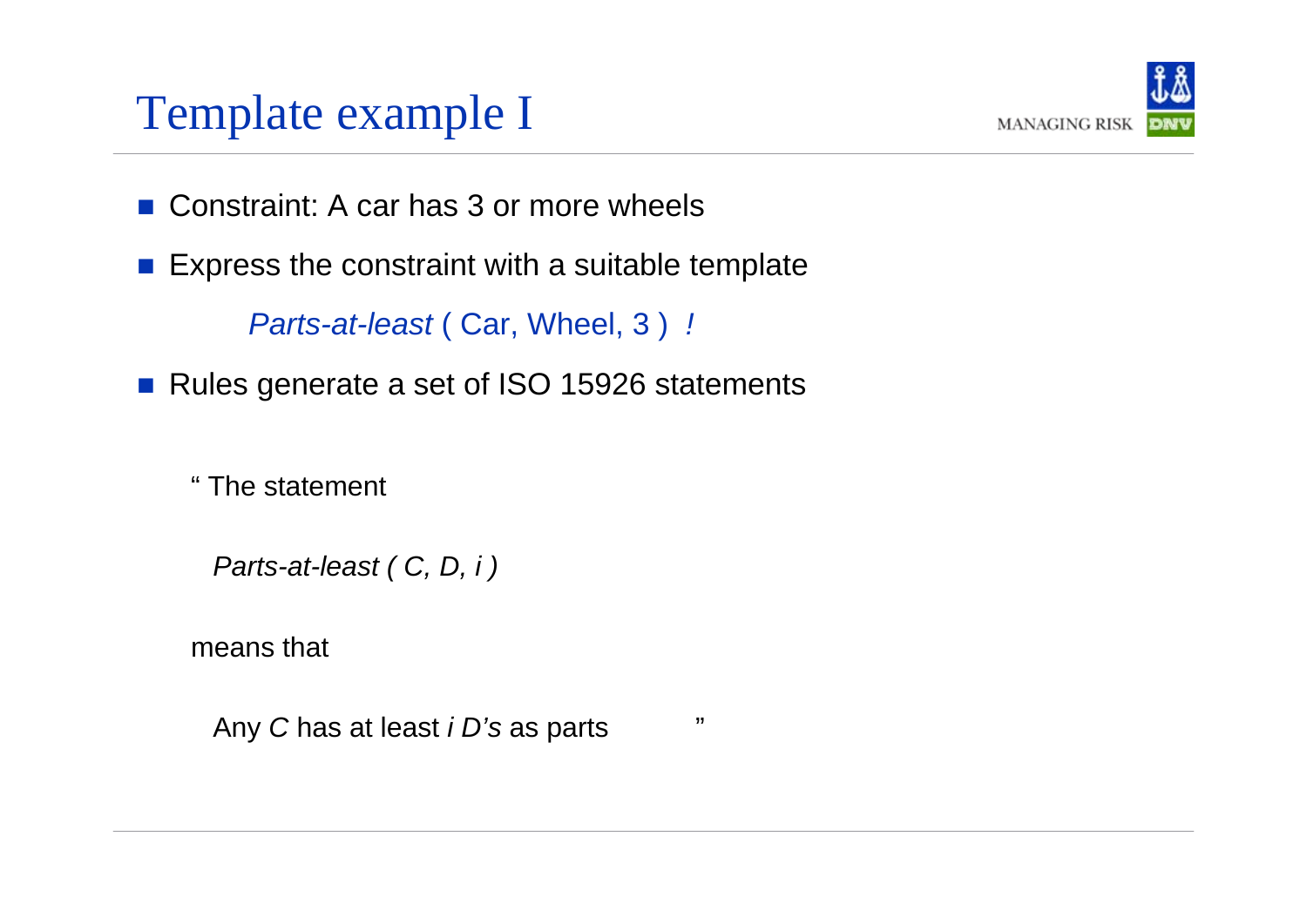#### Template example I



- $\|\cdot\|$ Assume that any car has 3 or more wheels
- $\mathbb{R}^2$ Expressed with a suitable template *Parts*

*Parts-at-least* ( Car, Wheel, 3 ) *!*

- $\left\vert \cdot\right\vert$ Rules generate a set of ISO 15926 statements
- ... as illustrated by this figure

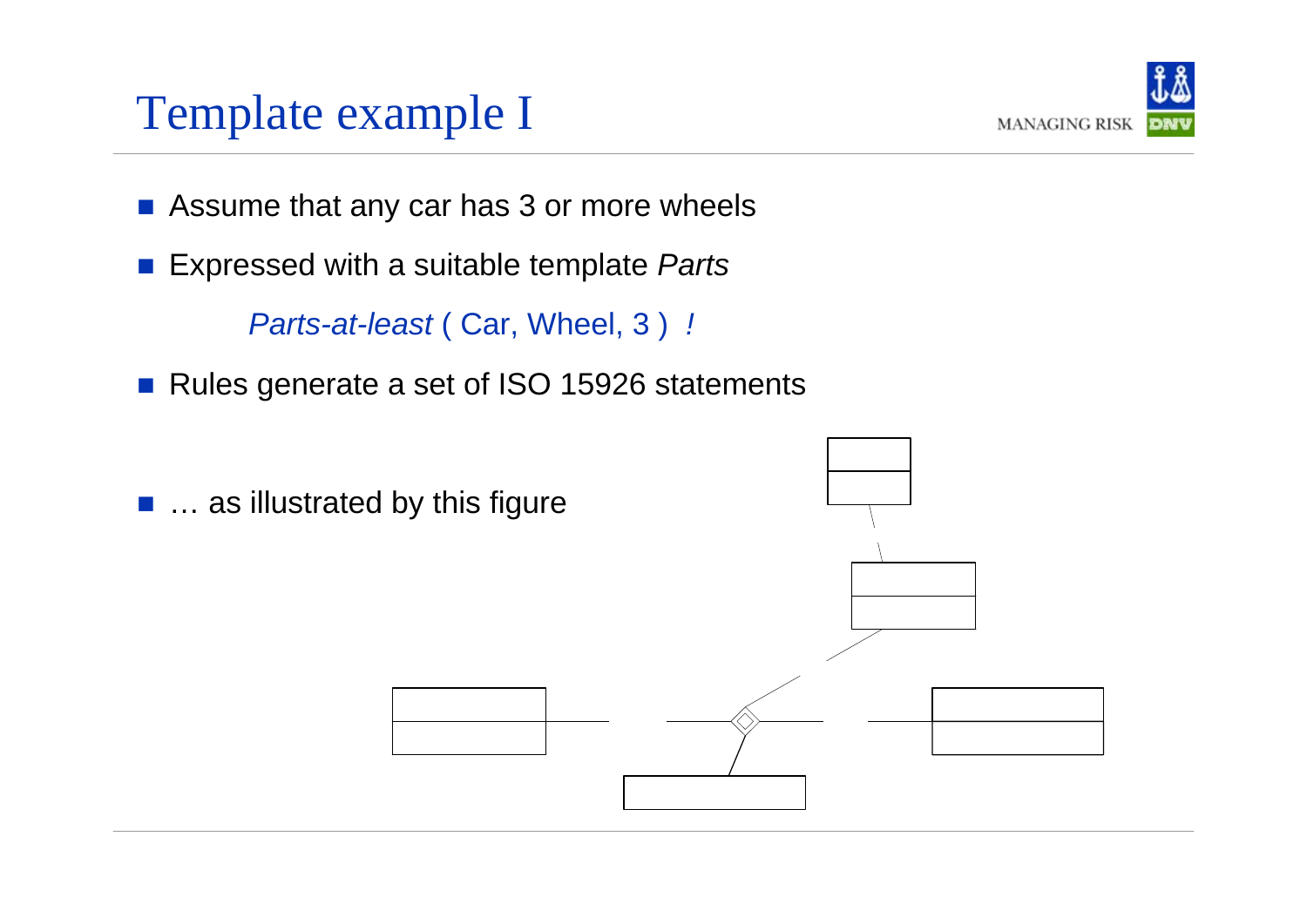

 $\left\vert \cdot\right\vert$ Making the statement

```
Parts-at-least ( Car, Wheel, 3 )
```
requires no detailed knowledge about modelling

 $\mathcal{O}(\mathbb{R}^d)$ A list of arguments can easily be stored in a table (Excel!)

| I Car          | Wheel | n |
|----------------|-------|---|
| <b>Bicycle</b> | Wheel |   |

b. Correctness of the generated ontology structure can be checked using generic ontology tools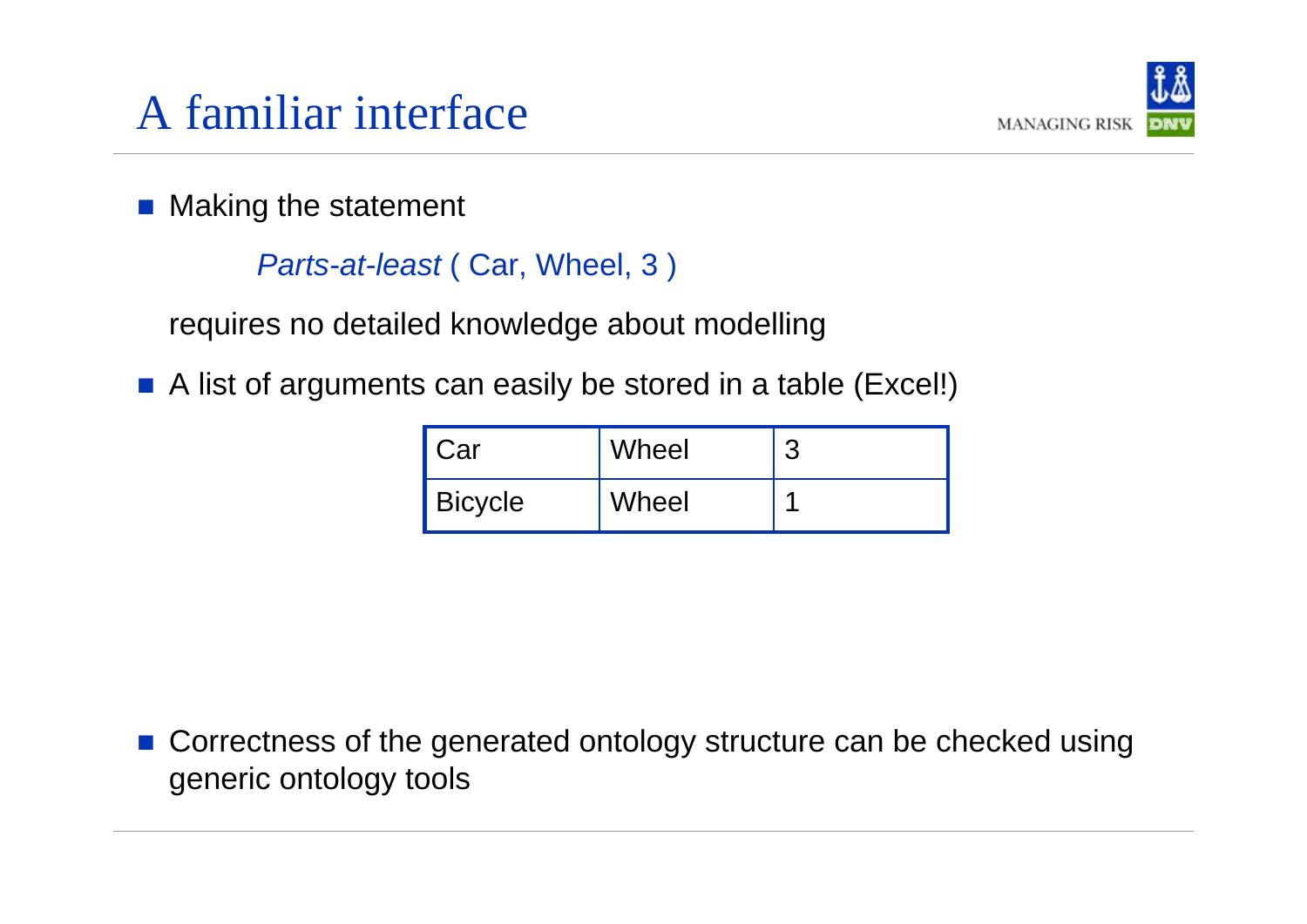#### And this can be used for ...

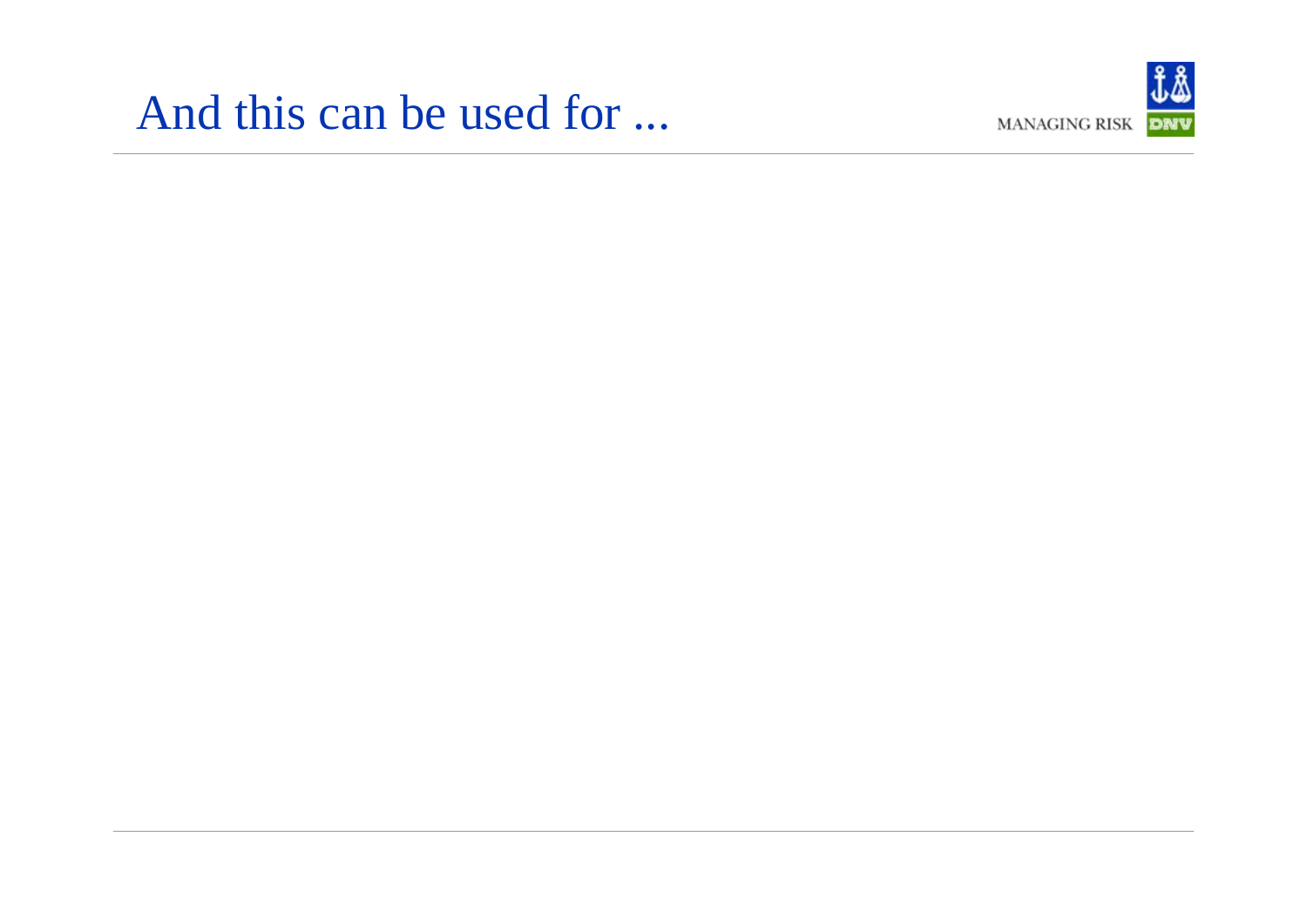### Translation by means of templates



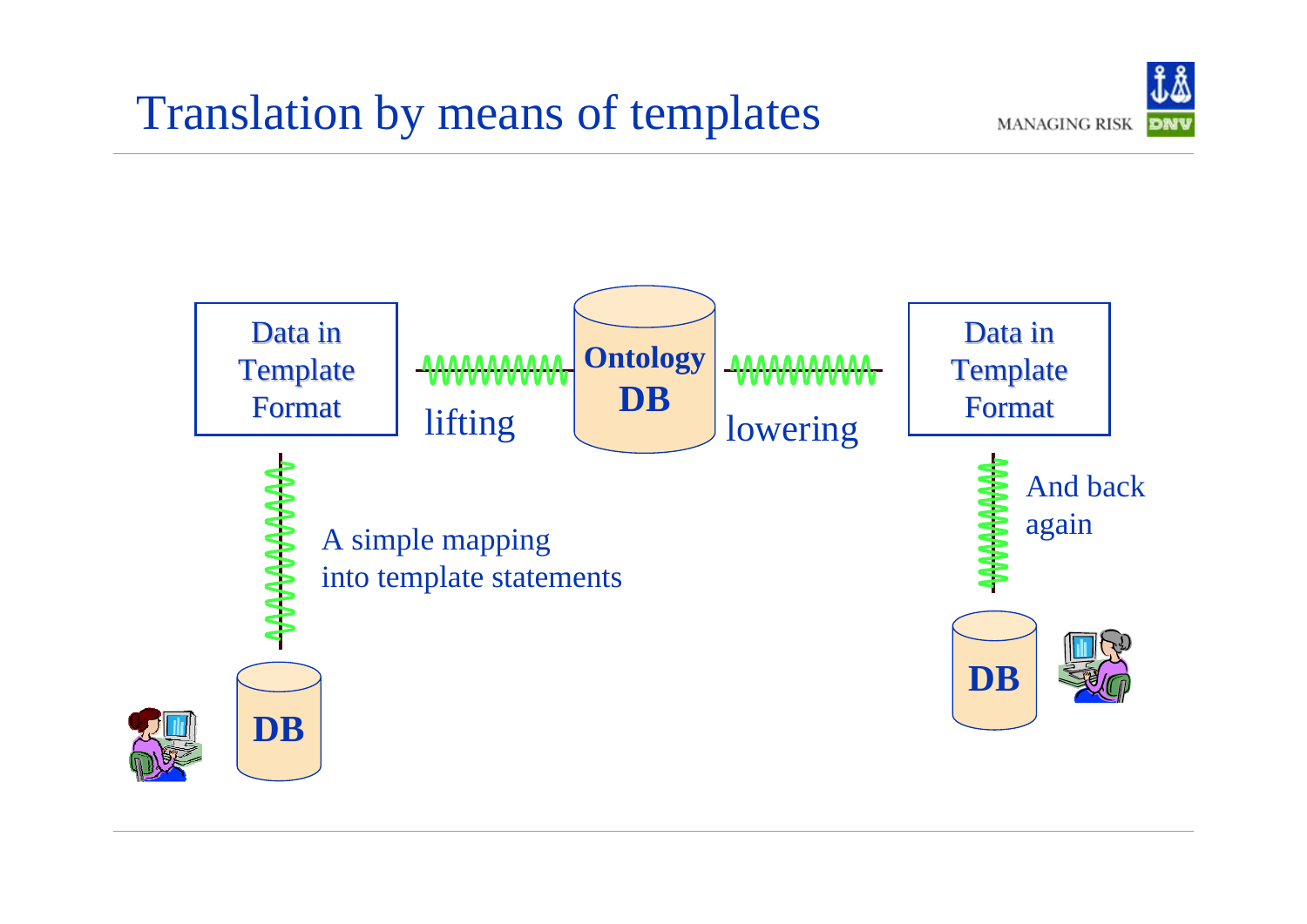#### Template example II



**A** fairly complex claim (from IDS prototype)

"The ambient temperature during operation of a 3051CG pressure transmitter should be within -40 and 85 degrees Celsius."

Six arguments are required for a precise statement

"The *body height* of a *human* is a *length* property which varies from *50* to *250 cm* "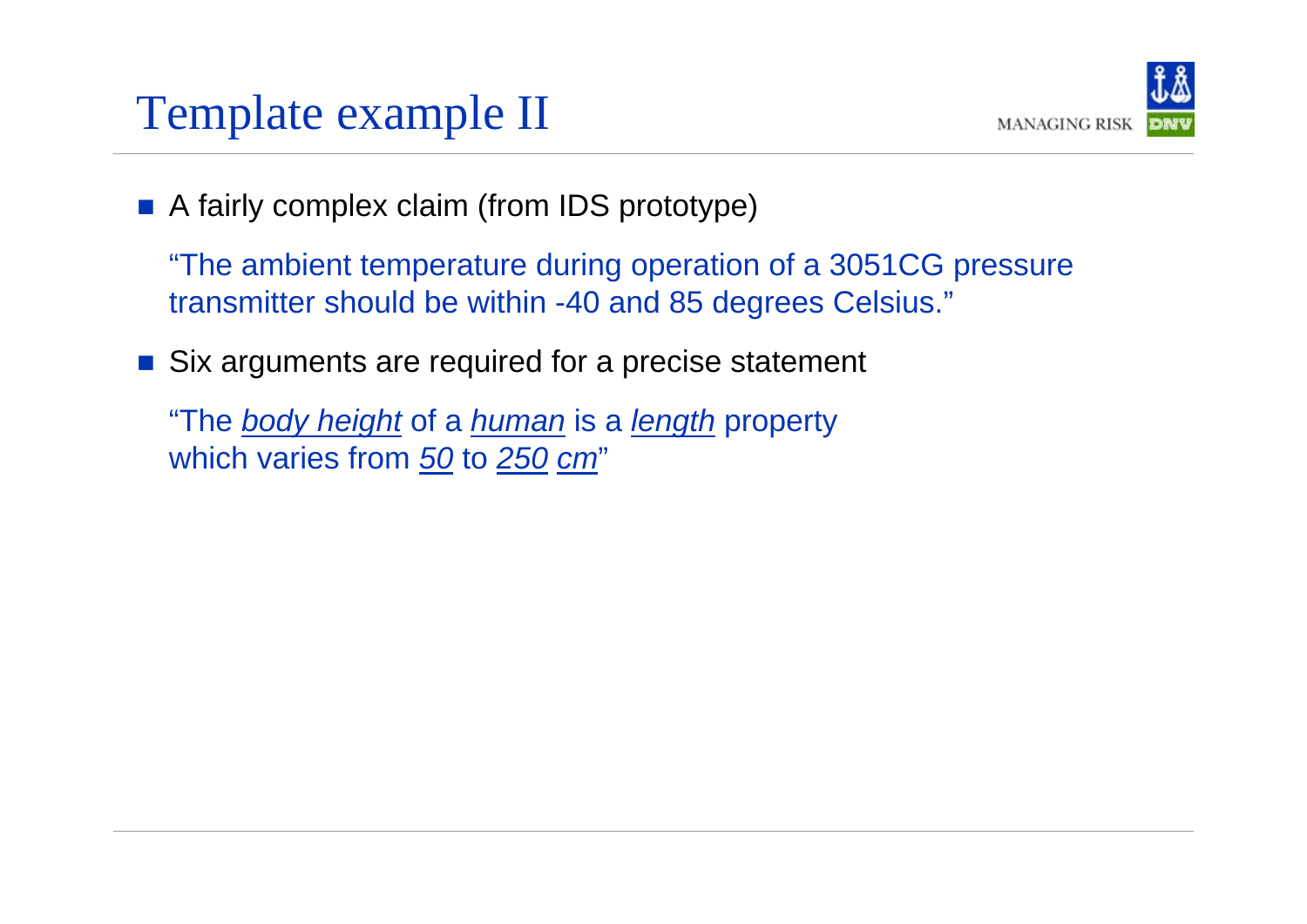## Property with Scale and Quantification



**Tel** "The ambient temperature during operation of a 3051CG pressure transmitter should be within -40 and 85 degrees Celsius."

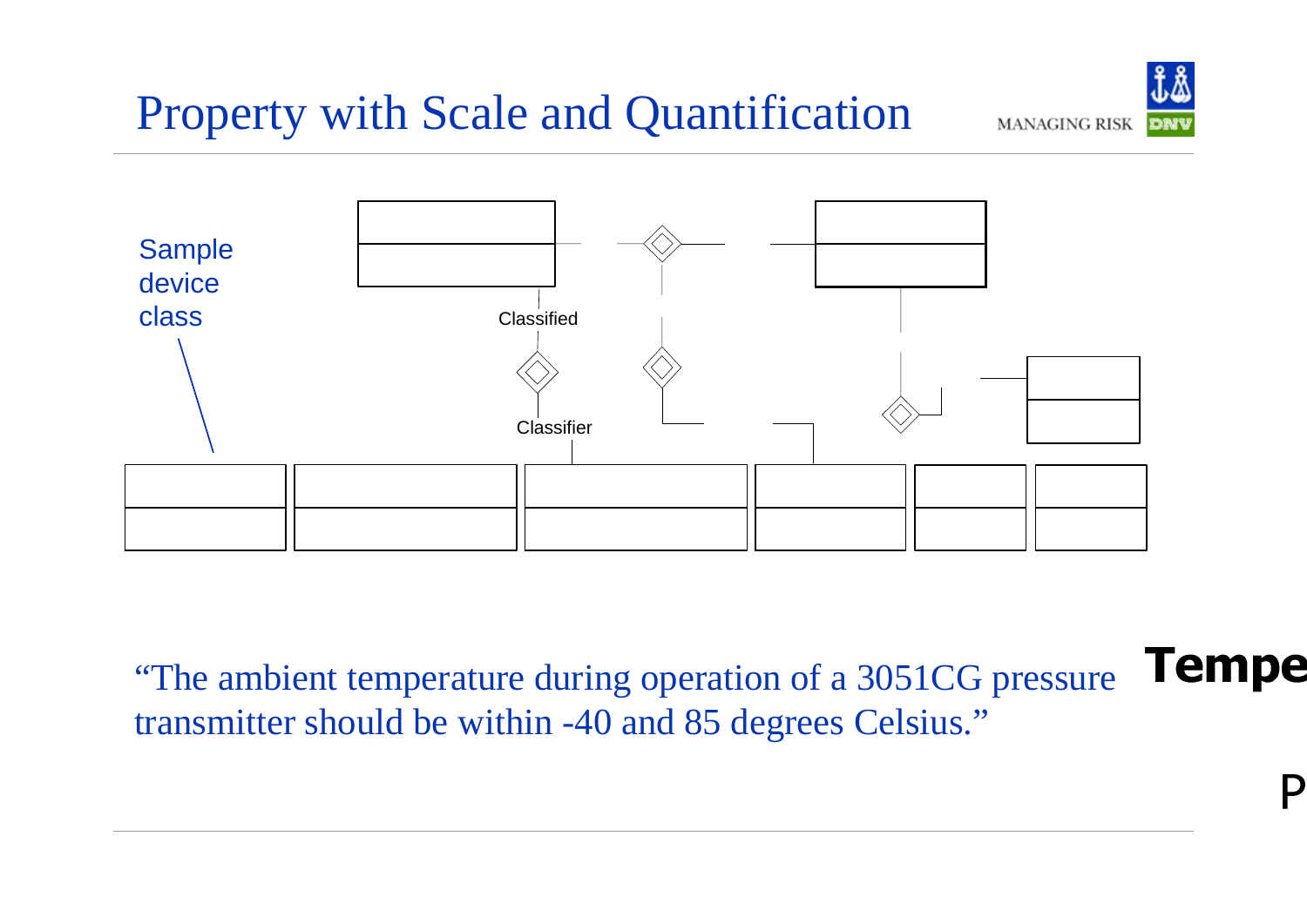# Property Range



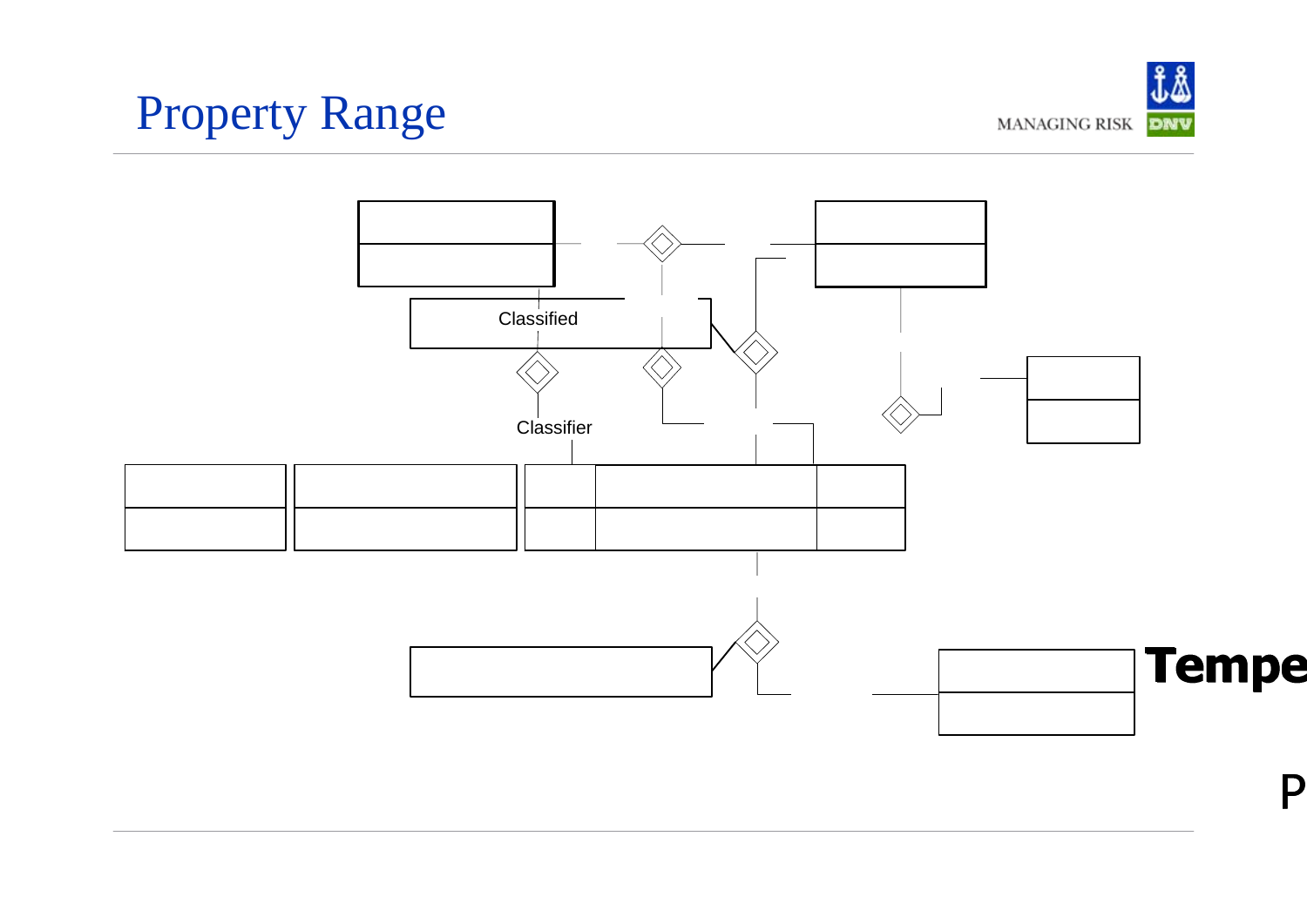# Property Range Restriction



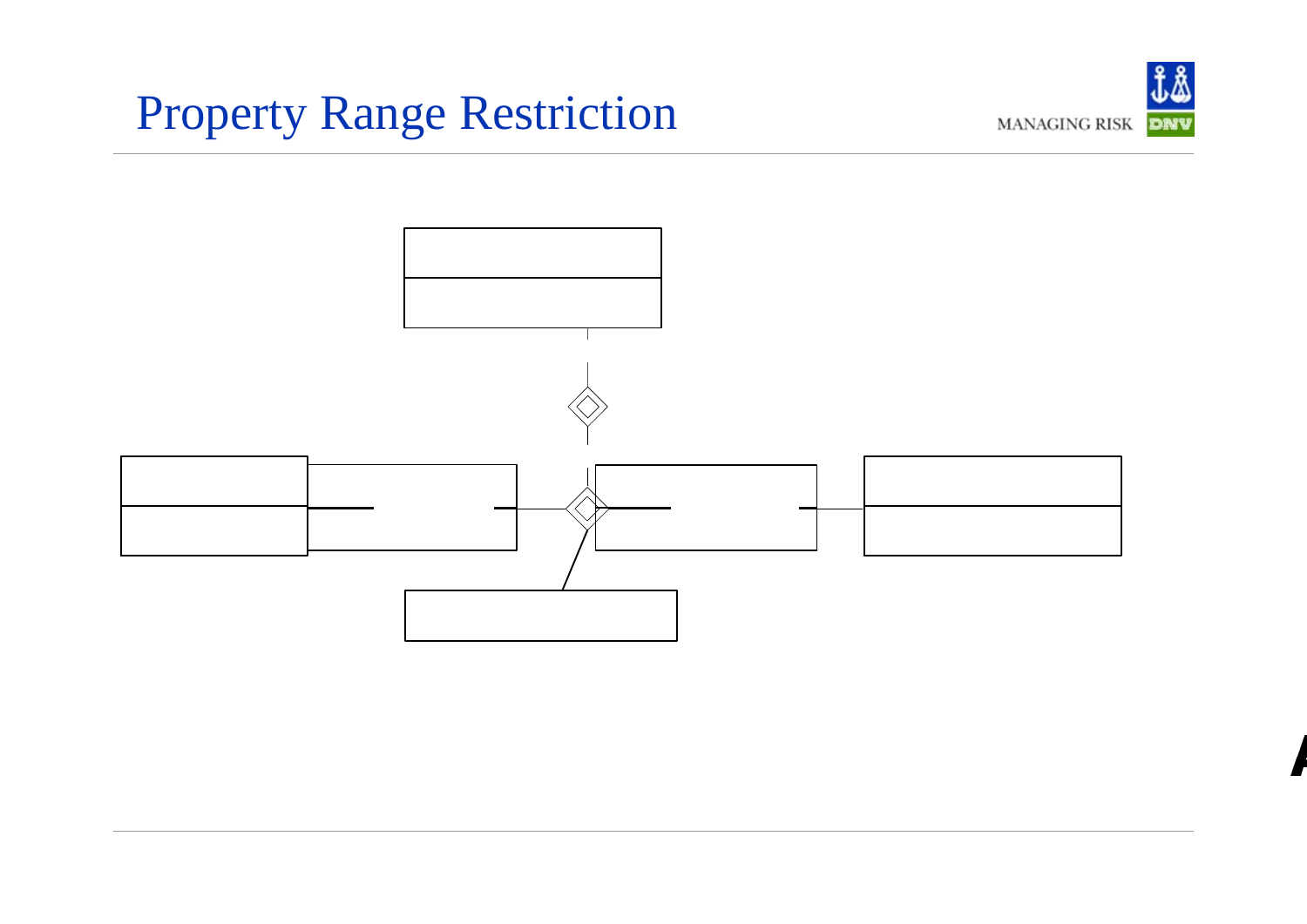#### Model: Ambient Temperature Range





*3051CG ambient temperature: -40°C – 3051CG ambient temperature: -40°C – 85°C 85°C*

Upper Bound Of Pro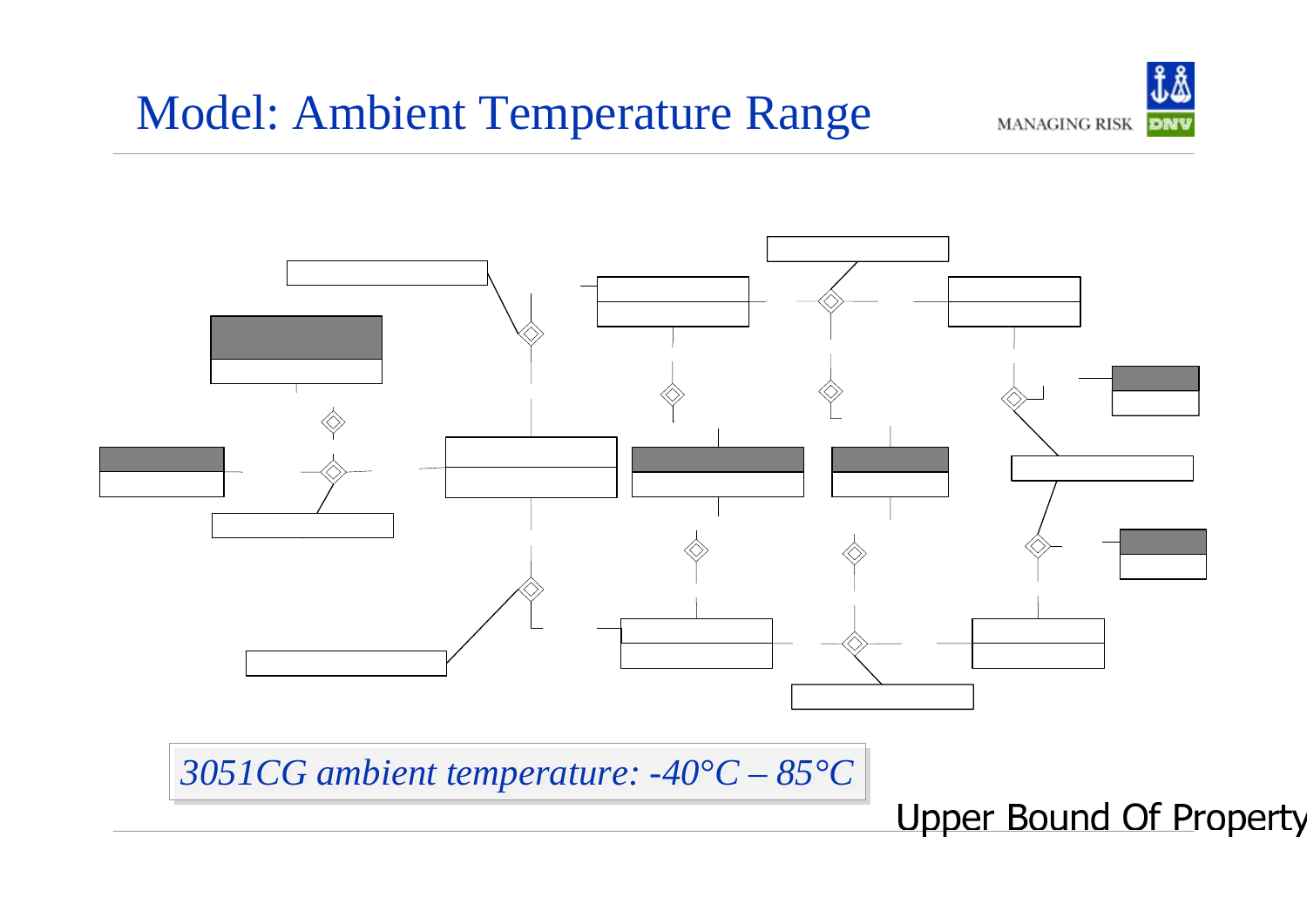#### Templates for ontology development



- $\mathbb{R}^3$ A flexible and precise language for ontology building
- $\mathbb{R}^2$ Let the compiler handle the "assembly language"
- Creating rich semantic structure becomes practical
- Standardization of templates makes standardized modelling patterns possible
- b. Results can be consistency checked using automated reasoning\*

*\*i.e., experimental verification*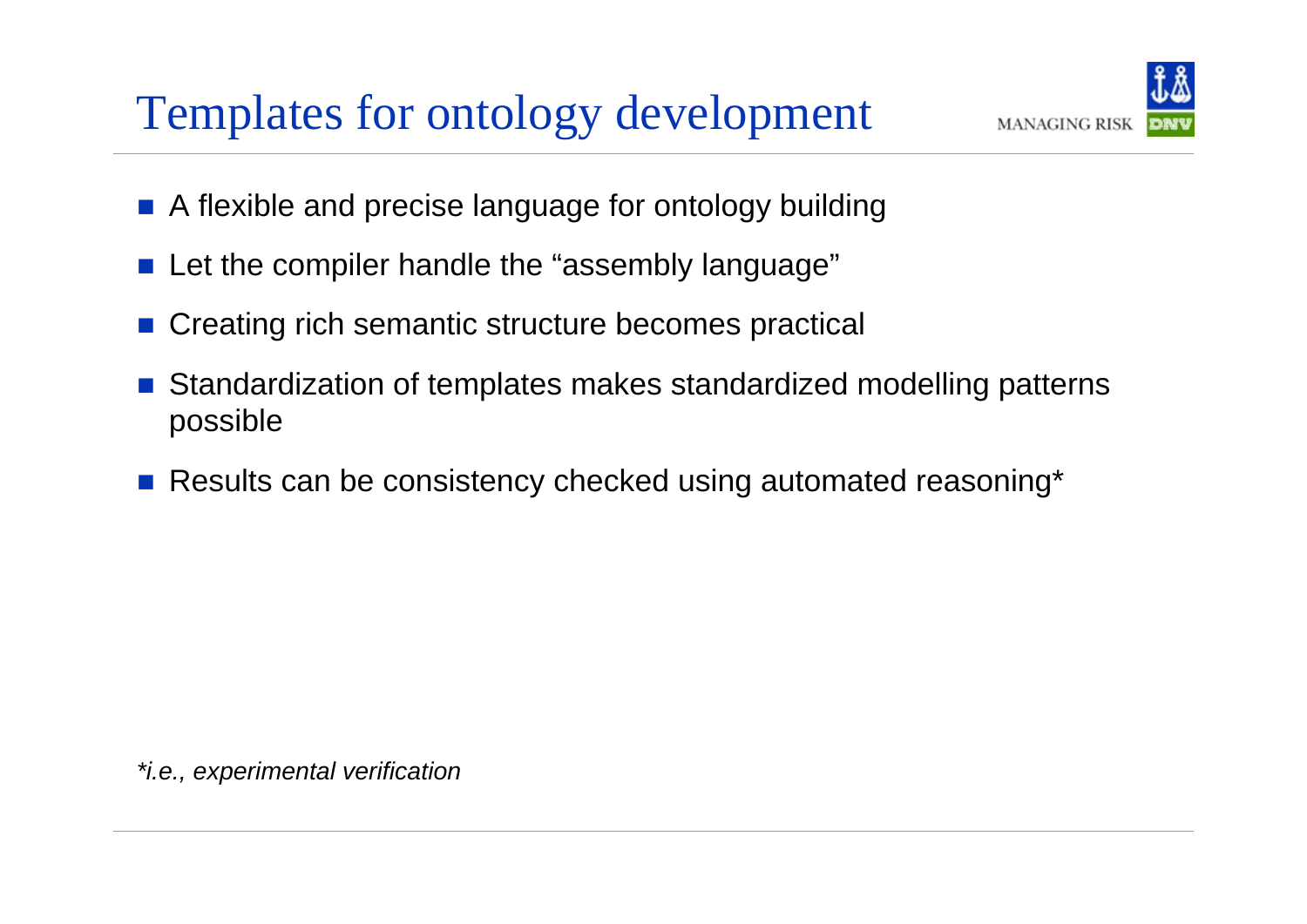#### And we have even tried it out ...

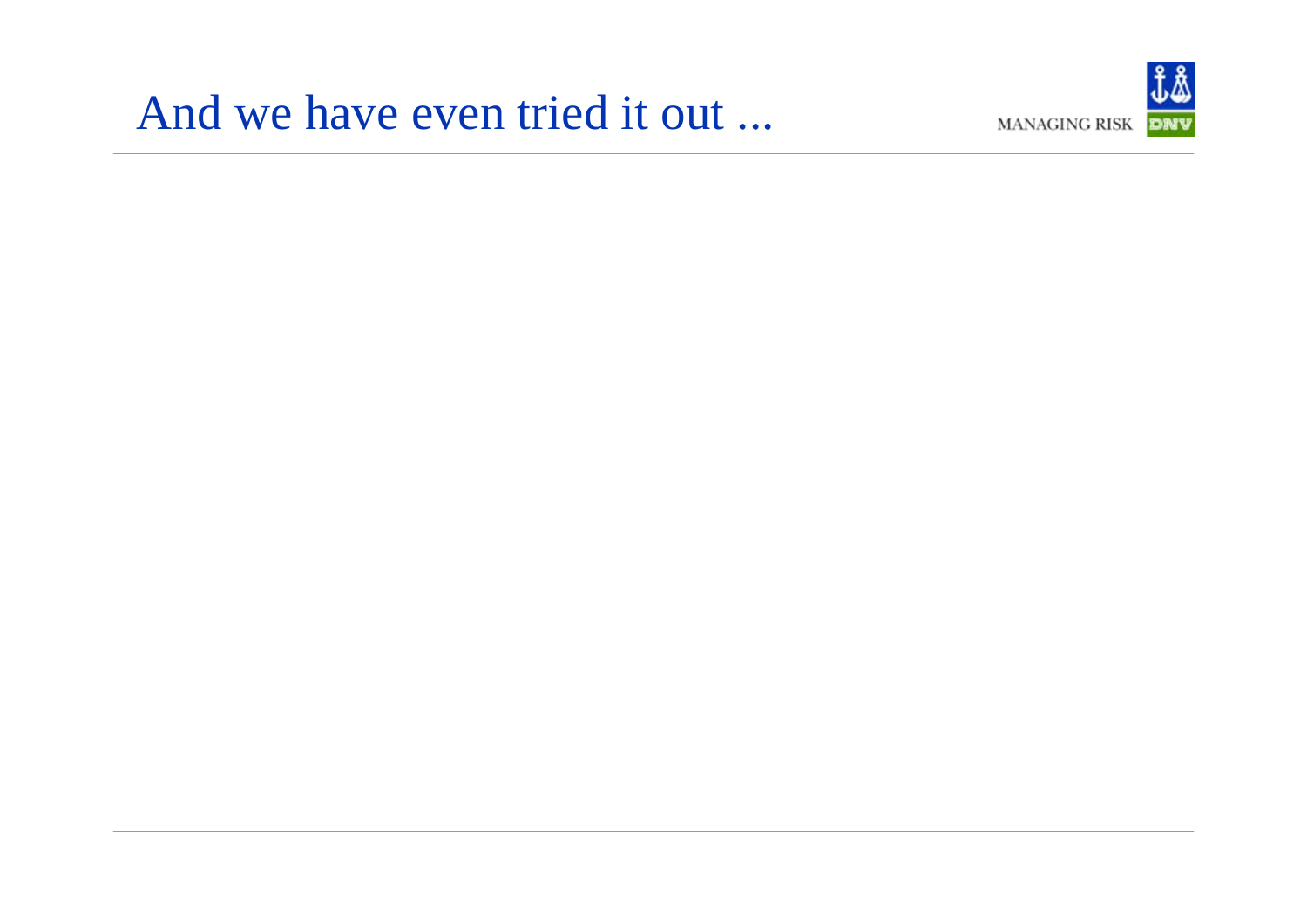#### Translation in practice



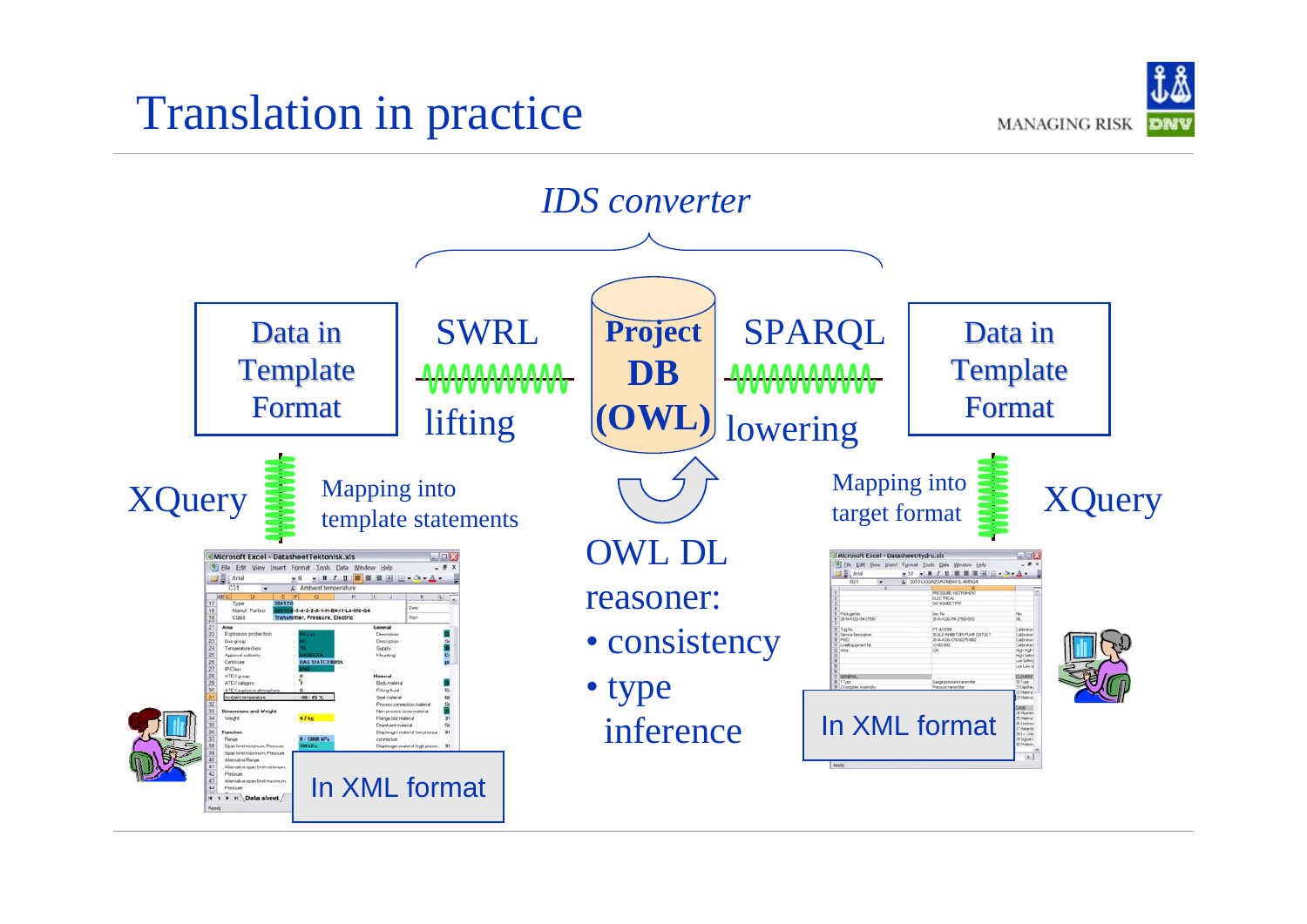# Our Protégé-OWL laboratory

|                  | $\mathbf{\omega} \mathbf{\omega}$ |
|------------------|-----------------------------------|
| ANAGING RISK DNV |                                   |

|                                                                                                                                                                          | « lifecycle_integration_schema Protégé 3.4 beta (file:\C:\Data\RD\system\RDF\lifecycl                                                                                                                                                                                                                                      |
|--------------------------------------------------------------------------------------------------------------------------------------------------------------------------|----------------------------------------------------------------------------------------------------------------------------------------------------------------------------------------------------------------------------------------------------------------------------------------------------------------------------|
| File<br><b>OWL</b><br>Reasoning<br>Code<br>Edit<br>Project                                                                                                               | Tools<br>Window<br>Help                                                                                                                                                                                                                                                                                                    |
| None<br>Þ<br>倌<br>∘t<br>딞<br>a<br><b>DIG Reasoner</b>                                                                                                                    | $\bar{\mathcal{O}}$ protégé<br>◁<br>▷<br>며                                                                                                                                                                                                                                                                                 |
| Metadata (ISO-15926-2_2<br>Pellet 1.5.1 (direct)<br>٠                                                                                                                    | $\equiv$ Forms<br>$\bullet$ Individuals<br>ties                                                                                                                                                                                                                                                                            |
| <b>SUBCLASS EXPLORER</b><br>?∗<br>Check consistency<br>For Project: Ifecycle_inte<br>어<br>Classify taxonomy<br><b>Asserted Hierarchy</b><br>D)<br>Compute inferred types | 中一日了<br>ЭR<br>AbstractObject<br>(instance of owl:Class)<br>Inferred View<br>⊞<br>-23<br>$\sqrt{\frac{1}{2}}$ Annotation                                                                                                                                                                                                    |
| owl:Thing<br>pig Reasoner inspector<br>list: OWLList                                                                                                                     | Value<br>roperty<br>Lang<br>iment                                                                                                                                                                                                                                                                                          |
| DE Open SPARQL Query panel<br>$\blacksquare$ Thing<br>Open SWRL Tab<br>AbstractObject<br>Class                                                                           | 吸<br>Ф.<br><b>Asserted Conditio</b>                                                                                                                                                                                                                                                                                        |
| MultidimensionalObject<br>Relationship<br>PossibleIndividual                                                                                                             | <b>NECESSARY &amp; SUFFICIENT</b><br>Class or MultidimensionalObject or Relationship<br>$\equiv$<br>NECESSAR)                                                                                                                                                                                                              |
| <b>Activity</b><br>ActualIndividual                                                                                                                                      | $\bigcirc$ Thing<br>Е<br><b>INHERITED</b><br>AbstractObject or PossibleIndividual<br>[from Thing]<br>$\sqsubseteq$                                                                                                                                                                                                         |
| ArrangedIndividual<br>Event                                                                                                                                              | hasid only normalizedString<br>[from Thing]]<br>⊑<br>hasid exactiv 1<br>[from Thing]]                                                                                                                                                                                                                                      |
| PeriodInTime<br>PhysicalObject<br>WholeLifeIndividual                                                                                                                    | hasRecordCopyCreated only RepresentationOfGregorianDateAndUtcTime<br>[from Thing]]<br>⊑<br>hasRecordCopyCreated max 1<br>[from Thing]]<br>⊑<br>hasRecordCreated only RepresentationOfGregorianDateAndUtcTime<br>[from Thing]<br>$\sqsubseteq$<br>hasRecordCreated may 1<br><b>Ifrom Thinal</b><br>$\overline{\phantom{a}}$ |
| $\bullet$ $\bullet$ $\bullet$ $\bullet$<br>88<br>$\blacksquare$                                                                                                          | 3333<br>$\frac{1}{2}$<br>苺<br>C Logic View<br>O Properties View                                                                                                                                                                                                                                                            |

 $M/$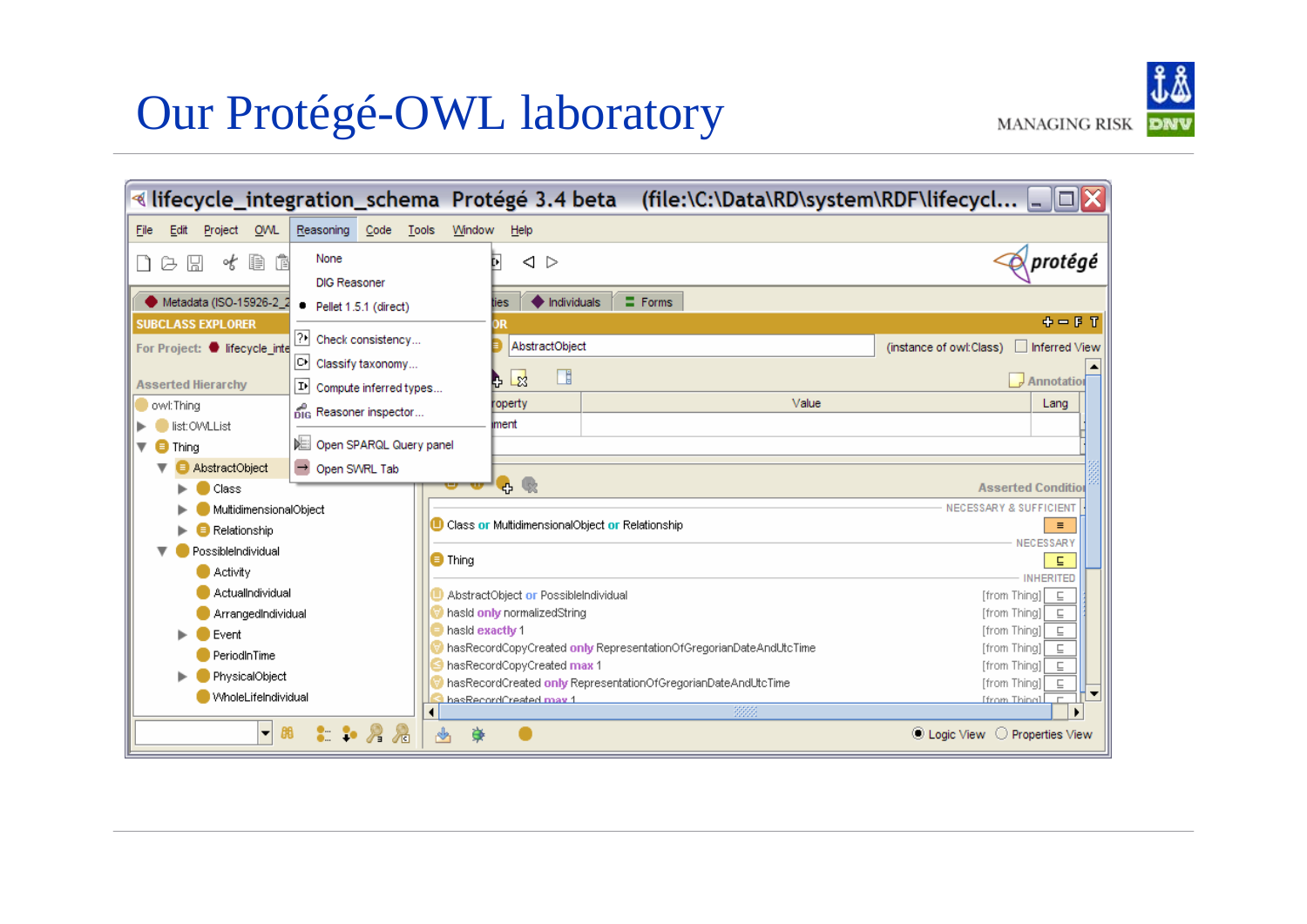#### Transmitter 3051CG

**MANAGING RISK** 

व IDS-Tektonisk-inferredtypes Protégé 3.4 beta (file:\C:\Data\RD\projects\IDS\R... \_ □ <mark>※</mark> Edit Project **OVVL** Reasoning Code Tools Window File Help  $\sqrt{protégé}$ 圖 水胆血 گی گی じ ツ ② 回回  $\langle$   $>$ a. ו Metadata (IDS\_Templates\_Instances) **OWLClasses Properties**  $\bigoplus$  Individuals  $\equiv$  Forms **INDIVIDUAL EDITOR CLASS BROWSER INSTANCE BROWSER** + – F T For Project: C IDS-Tektonisk-inferredtypes ids:ASc Whole For Individual: <a>
For Individual: <a>
<a>
For Individual: <a>
<a>
For Individual: <a>
<a>
For Individual: <a>
<a>
For Individual: <a>
<a>
For Individual: <a>
<a>
For Individual: <a>
<a>
For Individual: <a>
<a>
For Indivi For Class: Property Asserted Inferred A **Class Hierarchy**  $\blacksquare$  rdfs:comment  $\blacktriangle$ ids:BaseTemplateRole fs:label 3051CG-5-A-2-2-A-1-K-B4-I1-L4  $\Box$  rdfs:label ids:ASc\_Part (9) 3051CG-5-A-2-2-A-1-K-B4-I1-L4-M6-Q4 ids:ASc\_Rel (9) Bolt set ids:ASc\_Whole (4) Bracket ids:ASi Part ♦ Housing ids:ASi Whole ids:Card Cardinality ₽ - X part2:hasReco ids:Card\_LowerBound part2:hasId ids:Card\_Rel (9) PDB0947579991 normalize... 88  $\overline{\phantom{a}}$ ids:Card\_UpperBound part2:hasRecordCop ids:CIP\_PropertyRelation (3) ę, part2:hasReco **Asserted Types** ids:CIPc\_PropertyRange (3) ids:CIPc\_PropertyRangeRestrictedClass  $\cdot$  $\overline{\phantom{a}}$  $\Box$  part2: Thing  $\blacksquare$ 3333  $\blacktriangleright$ 33333 ∢  $\blacktriangleright$ ids:ASc\_Whole ◈ 88 豪 ▼ 鶥 ♨  $\rightarrow$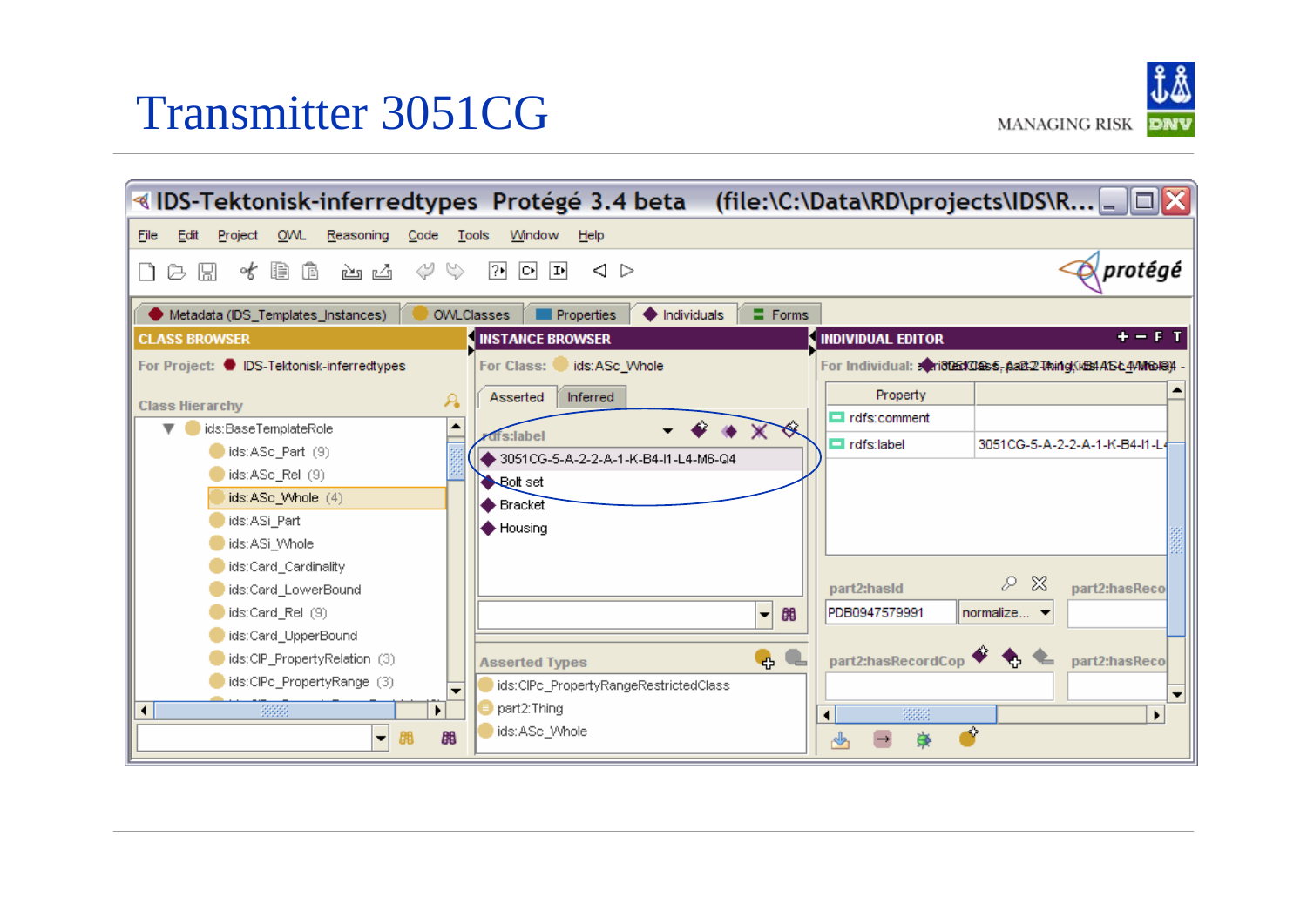

*A car A car has at least three wheels. has at least three wheels.*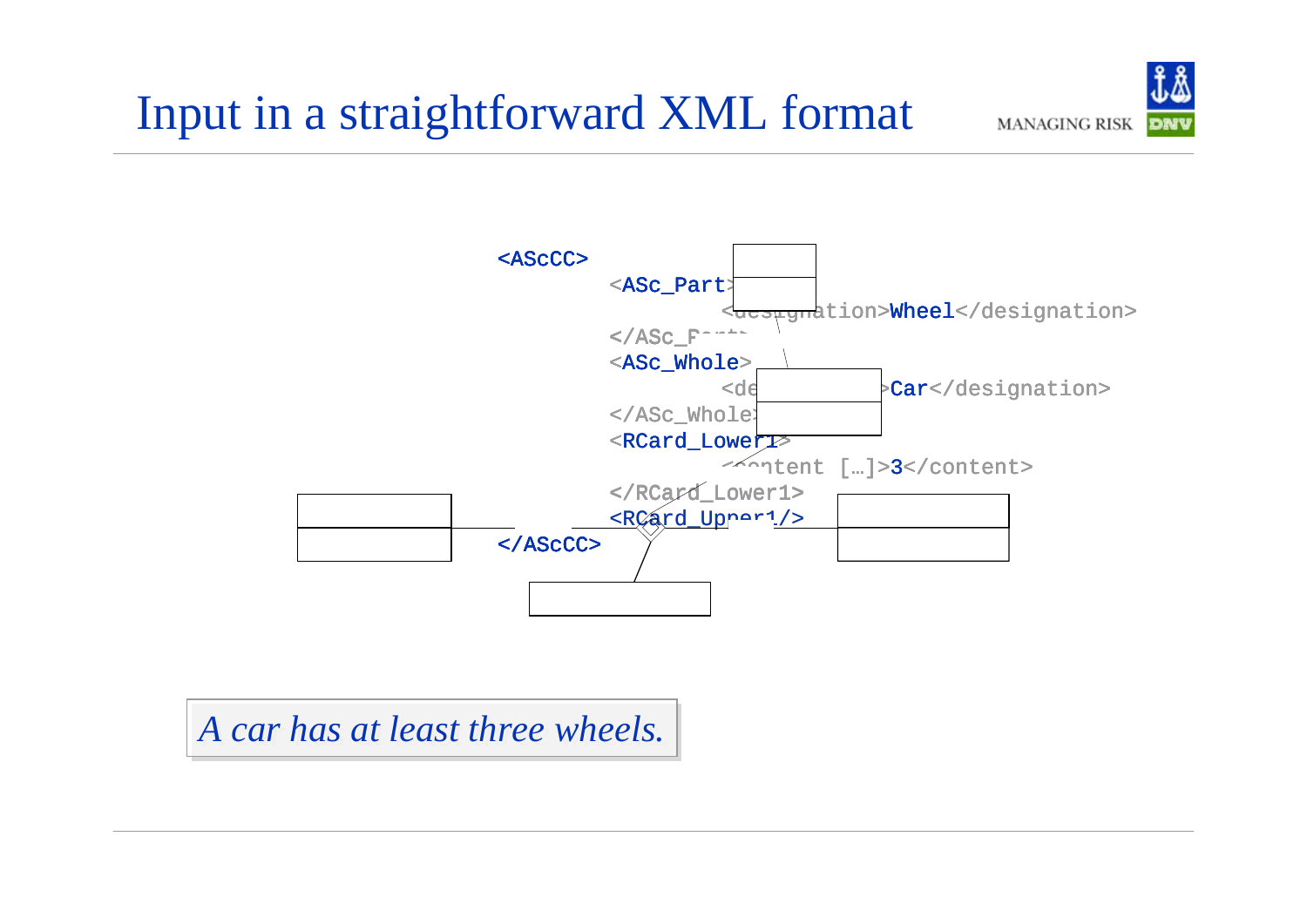#### Input data in Protege

|                                                                                                                                                                                                                                                      | «IDS-Tektonisk  Protégé 3.4 beta    (file:\C:\Data\RD\projects\IDS\RDF\IDS-                                                                                                                            |                      |
|------------------------------------------------------------------------------------------------------------------------------------------------------------------------------------------------------------------------------------------------------|--------------------------------------------------------------------------------------------------------------------------------------------------------------------------------------------------------|----------------------|
| OWL<br>Reasoning<br>File<br>Edit<br>Project                                                                                                                                                                                                          | Tools<br>Window<br>Code<br>Help                                                                                                                                                                        |                      |
| b G<br>of<br>鳯<br>函 凶<br>☞<br>LT.                                                                                                                                                                                                                    | ⇔<br>$\mathbb{S}$<br>$\boxed{2}$<br>$\boxed{\circ}$<br>$ \mathbf{P} $<br>◁<br>▷                                                                                                                        | protégé              |
| Metadata (IDS_Templates_Instances)                                                                                                                                                                                                                   | $\blacklozenge$ Individuals<br>$\equiv$ Forms<br>$\rightarrow$ SWRL Rules<br><b>OVVLClasses</b><br><b>Properties</b>                                                                                   | ♦ OWL-DL Individuals |
| Group by asserted types<br>▼<br>₩. ●<br>$\times$<br>Individuals<br><b>WAS TRANSPORTED ASSESS</b><br>▴<br>vids:ASc_Part (9 instances)<br><b>←</b> Bracket<br>$\bullet$ Sensor<br>Transmitter<br>$\blacktriangleright$ Bott<br>Bolt set<br>Display     | <b>Name</b><br>idsl:PDB0947579991<br>•* * •<br><b>Inferred Types</b><br><b>Asserted Types</b><br>ids:ASc_Whole<br>ids:CIPc_PropertyRangeRestrictedClass<br>part2:ClassOfArrangedIndividual [Inherited] | $\heartsuit$         |
| $\bullet$ Body<br><b>◆</b> Nut                                                                                                                                                                                                                       | <b>Asserted Relationships</b><br>Property                                                                                                                                                              | ≮⋇∢∎<br>Value        |
| <b>←</b> Housing<br>vids: ASc_Whole (4 instances)<br>$\bullet$ Bracket<br>$\bullet$ Bolt set<br>3051CG-5-A-2-2-A-1-K-B4-I1-L4-M6<br>← Housing<br>vids:CIP_PropertyRelation (3 instances<br>♦ Output current<br>Ambient temperature<br>▼<br>3333<br>٠ | part2:hasid<br>D PDB0947579991<br>♨                                                                                                                                                                    |                      |

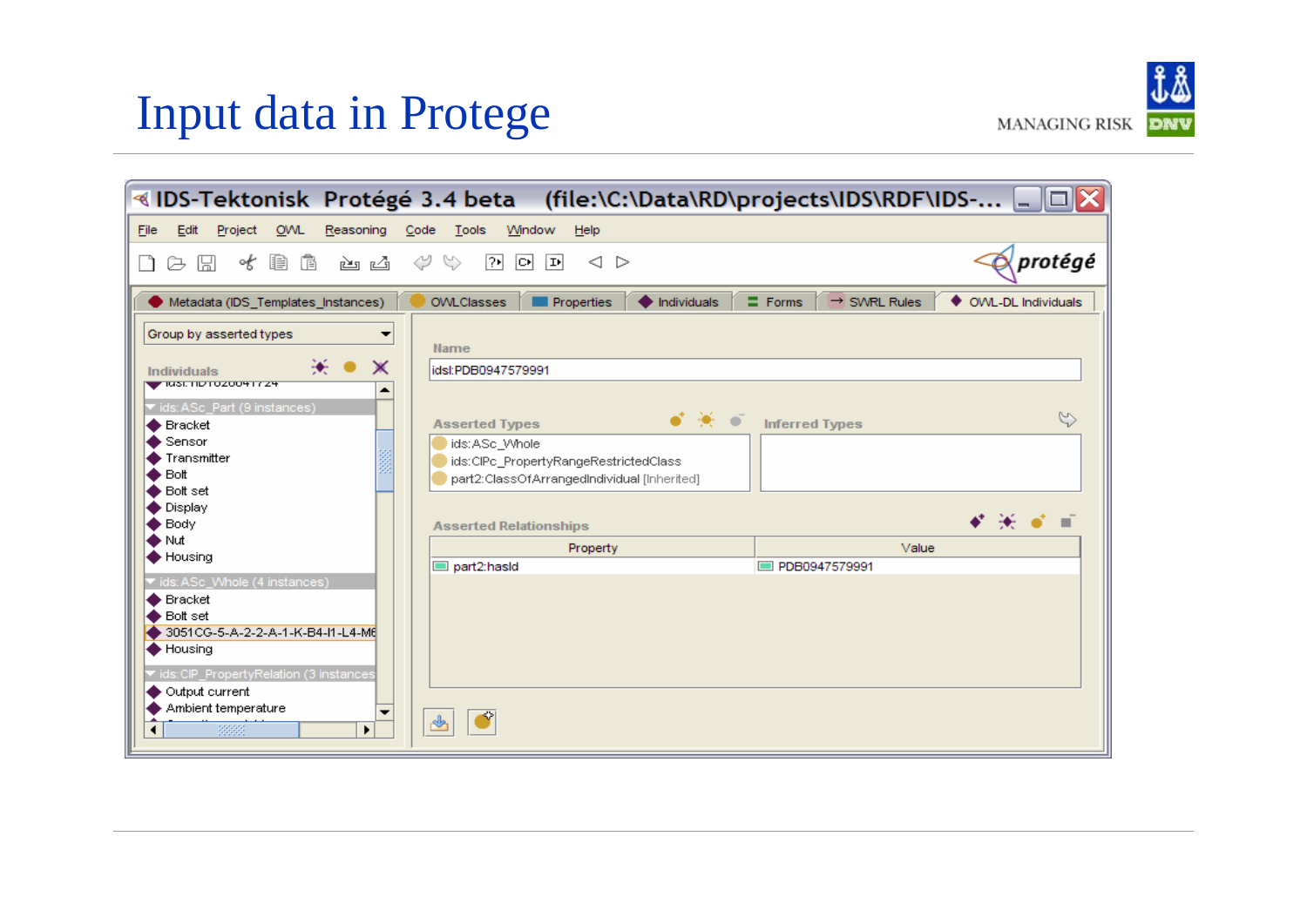#### Executing template rules

| ∢IDS-Tektonisk Protégé 3.4 beta                                                                                                                                                                                                                                                                                                                                                                                                                                                                                                                                                                                          | (file:\C:\Data\RD\projects\IDS\RDF\IDS-                                                                                                                                                                                                                                                                                                                                                                                                                                                      |
|--------------------------------------------------------------------------------------------------------------------------------------------------------------------------------------------------------------------------------------------------------------------------------------------------------------------------------------------------------------------------------------------------------------------------------------------------------------------------------------------------------------------------------------------------------------------------------------------------------------------------|----------------------------------------------------------------------------------------------------------------------------------------------------------------------------------------------------------------------------------------------------------------------------------------------------------------------------------------------------------------------------------------------------------------------------------------------------------------------------------------------|
| File<br>Edit<br><b>OWL</b><br>Reasoning<br>Window<br>Project<br>Code<br>Tools<br>Help                                                                                                                                                                                                                                                                                                                                                                                                                                                                                                                                    |                                                                                                                                                                                                                                                                                                                                                                                                                                                                                              |
| ∾<br>ाय<br>函 凶<br>圍<br>偱<br>lo∗l<br>∣¤ا<br>≪<br>ľы                                                                                                                                                                                                                                                                                                                                                                                                                                                                                                                                                                       | protégé<br>$\lhd$<br>▷                                                                                                                                                                                                                                                                                                                                                                                                                                                                       |
| OVVL-DL Individuals<br>$\rightarrow$ SWRL Rules<br><b>Properties</b><br>Individuals<br>$\equiv$ Forms<br><b>OWLClasses</b><br>Metadata (IDS Templates Instances)<br>$\left[\mathbf{J}\right]$<br>$[$ sa<br><b>SWRL Rules</b>                                                                                                                                                                                                                                                                                                                                                                                             |                                                                                                                                                                                                                                                                                                                                                                                                                                                                                              |
| Enabled<br>Name<br>rasik.ikureciPc_ir<br>▼<br>◡<br>idsR:RuleCIPc Ir<br>⊡<br>idsR:RuleCIPCSQ Ir<br>☑<br>idsR:RuleCIPcSQQ_Ir                                                                                                                                                                                                                                                                                                                                                                                                                                                                                               | Expression<br>ין ועש כור טן זעשות איין דער איין א פון זעשות איין דער איין דער איין דער איין דער איין דער דער איין דער איין זעשו<br>→ ids:ClPc(?idsR:t1) A_ids:hasTNext(?idsR:t1, ?idsR:t2) A_ids:hasTNext(?idsR:t2, ?idsR:t3) A_ids:hasTRole(?idsR::<br>→ ids:CIPCSQ(?idsR:t1) A_ids:hasTNext(?idsR:t1, ?idsR:t2) A_ids:hasTNext(?idsR:t2, ?idsR:t3) A_ids:hasTNext(?id.,<br>→ ids:ClPcSQQ(?idsR:t1) A_ids:hasTNext(?idsR:t1, ?idsR:t2) A_ids:hasTNext(?idsR:t2, ?idsR:t3) A_ids:hasTNext(?. |
| $\overline{\phantom{0}}$<br>→ ids:CL(?idsR:t1) ∧ ids:hasTNext(?idsR:t1, ?idsR:t2) ∧ i(<br>idsR:RuleCL_Ir<br>☑<br>→ ids:CPQC(?idsR:t1) A_ids:hasTNext(?idsR:t1, ?idsR:t2) =<br>idsR:RuleCPQC_Ir<br>$\Box$<br>→ ids:IDn(?idsR:t1) A ids:hasTNext(?idsR:t1, ?idsR:t2) A<br>Protege provides a SWRL<br>idsR:RulelDn Ir<br>☑<br>→ ids:IP(?idsR:t1) A ids:hasTNext(?idsR:t1, ?idsR:t2) A id<br>idsR:RuleIP Ir<br>☑<br>workbench<br>→ ids:IPC(?idsR:t1) A ids:hasTNext(?idsR:t1, ?idsR:t2) A<br>idsR:RuleIPC Ir<br>⊡<br>$\rightarrow$ ids:hasTRole(?idsR:x, ?idsR:y) $\rightarrow$ part2:Thing(?idsR:y).<br>idsR:RulePart2Thing |                                                                                                                                                                                                                                                                                                                                                                                                                                                                                              |
| $\rightarrow$ Inferred Individuals<br>$\rightarrow$ Axioms<br>$\rightarrow$ Inferred Properties Assertion Axioms<br>$\rightarrow$ SWRL Jess Tab<br>$\rightarrow$ Rules<br>$\rightarrow$ Classes                                                                                                                                                                                                                                                                                                                                                                                                                          | ■ editor<br>$\rightarrow$ Prope                                                                                                                                                                                                                                                                                                                                                                                                                                                              |
| Succesful run of rule engine.<br>• Jess rule engine interface<br>Number of reclassified individuals: 303<br>Number of inferred property assertion axioms: 318<br>Number of individuals created by built-ins: 180                                                                                                                                                                                                                                                                                                                                                                                                         |                                                                                                                                                                                                                                                                                                                                                                                                                                                                                              |
| Look at the "inferred individuals" tab to see the inferred individuals.<br>Look at the "Inferred Property Assertion Axioms" tab to see the inferred property assertion axioms.<br>Press the "Jess->OVVL" button to translate the asserted facts to OVVL knowledge.                                                                                                                                                                                                                                                                                                                                                       |                                                                                                                                                                                                                                                                                                                                                                                                                                                                                              |
| OWL+SWRL->Jess                                                                                                                                                                                                                                                                                                                                                                                                                                                                                                                                                                                                           | Run Jess<br>Jess->OWL                                                                                                                                                                                                                                                                                                                                                                                                                                                                        |

**MANAGING RISK** DNV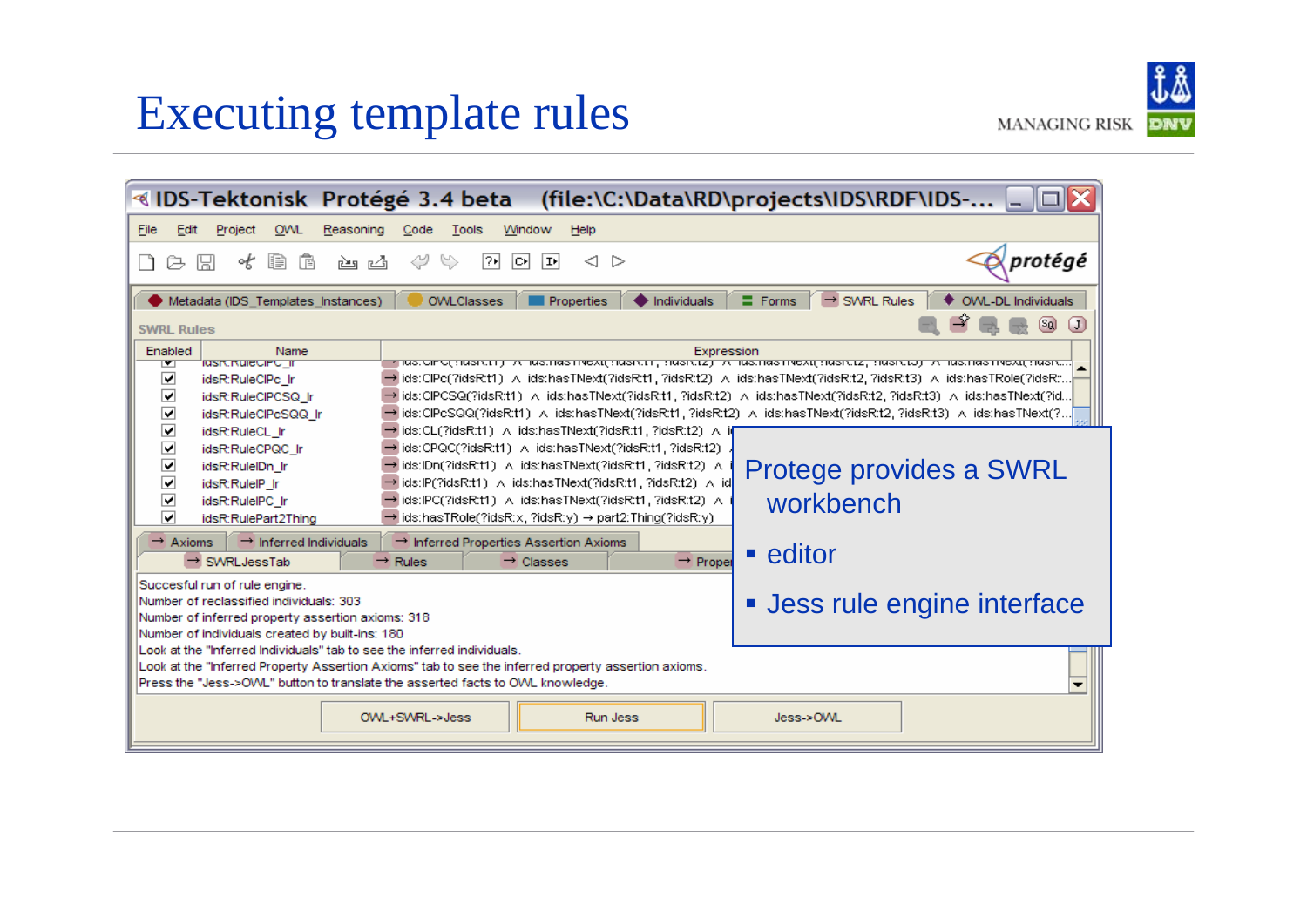#### Individuals from rules and inference

 $B<sub>0</sub>$ 

 $\blacktriangledown$ 

**BB** 



❖

rsin (

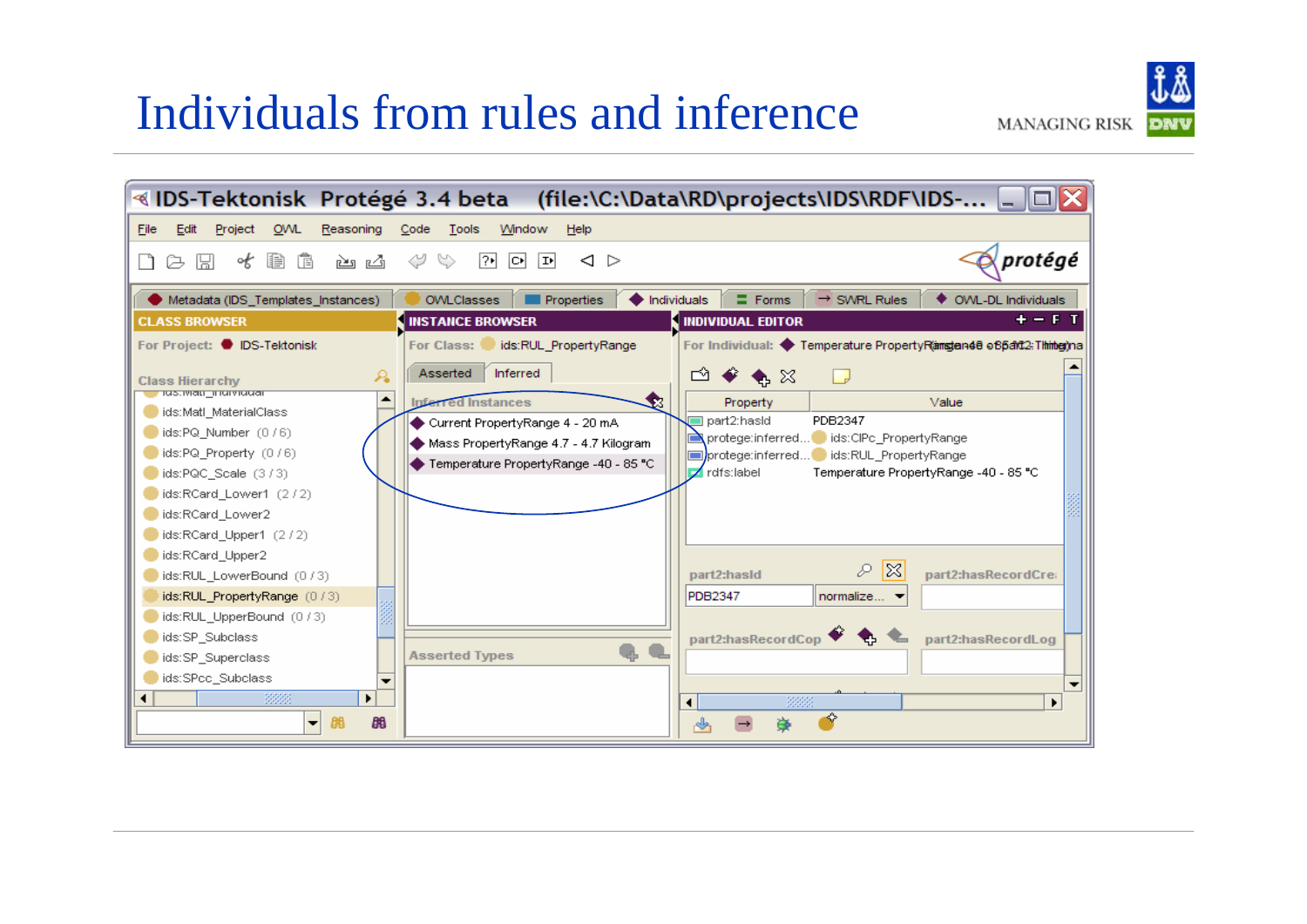# A consistency check



| ≪IDS-Tektonisk Protégé 3.4 beta                                                                                                                                              |                                                                                                                                                            |
|------------------------------------------------------------------------------------------------------------------------------------------------------------------------------|------------------------------------------------------------------------------------------------------------------------------------------------------------|
| OWL<br>File<br>Edit<br>Project<br>Reasoning Code<br>Tools<br><b>Window</b>                                                                                                   | Help                                                                                                                                                       |
| None<br>才自自<br>$D \varnothing \boxtimes$<br><b>DIG Reasoner</b><br>Metadata (IDS Templates<br>Pellet 1.5.1 (direct)                                                          | $\oslash$ protégé<br>$\triangle$<br>$\blacklozenge$ Individuals<br>$\equiv$ Forms<br>$\rightarrow$ SWRL Rules<br>♦ OWL-DL Individuals<br><b>Properties</b> |
| Group by inferred types<br>? Check consistency                                                                                                                               | <b>Example 1.5.1 (direct)</b>                                                                                                                              |
| ∏C⊁ <br>Classify taxonomy<br><b>Individuals</b><br>$ \mathbf{P} $ Compute inferred types<br>vids:RUL LowerBound (3 i<br>big Reasoner inspector<br>Mass Property 4.7 Kilograi | Computing inconsistent concepts: Querying reasoner for inconsistent concepts and updating Protege-OVVL                                                     |
| Current Property 20 mA<br>Temperature Property 85<br>Open SWRL Tab                                                                                                           |                                                                                                                                                            |
| vids:RUL PropertyRange (3<br>Mass PropertyRange 4.7 - 4.7 Kilogr<br>Current PropertyRange 4 - 20 mA                                                                          | Reasoner log<br>V Synchronize reasoner                                                                                                                     |
| Temperature PropertyRange -40 - 85<br><b>Asserted Reli</b><br>vids:RUL UpperBound (3 instances)<br>ids:hasTRol<br>Mass Property 4.7 Kilogram                                 | Time to clear knowledgebase = less that 0.001 seconds<br>$\blacksquare$ Time to update reasoner = 0.484 seconds                                            |
| ids:hasTNex<br>Current Property 4 mA<br>← Temperature Property -40 °C                                                                                                        | Time to synchronize = 0.547 seconds                                                                                                                        |
| part2:Cardinality (25 instances)<br>Cardinality 24                                                                                                                           | Check concept consistency                                                                                                                                  |
| Cardinality *0<br>Cardinality 14                                                                                                                                             | Time to update Protege-OVVL = 0.313 seconds                                                                                                                |
| Cardinality *1<br>Cardinality 13<br>$\bullet$<br>$\frac{d}{d\Delta}$<br>388<br>$\blacktriangleright$<br>$\left  \cdot \right $                                               | Total time: 0.954 seconds                                                                                                                                  |
|                                                                                                                                                                              | OK<br>Cancel                                                                                                                                               |

*\*i.e., experimental verification*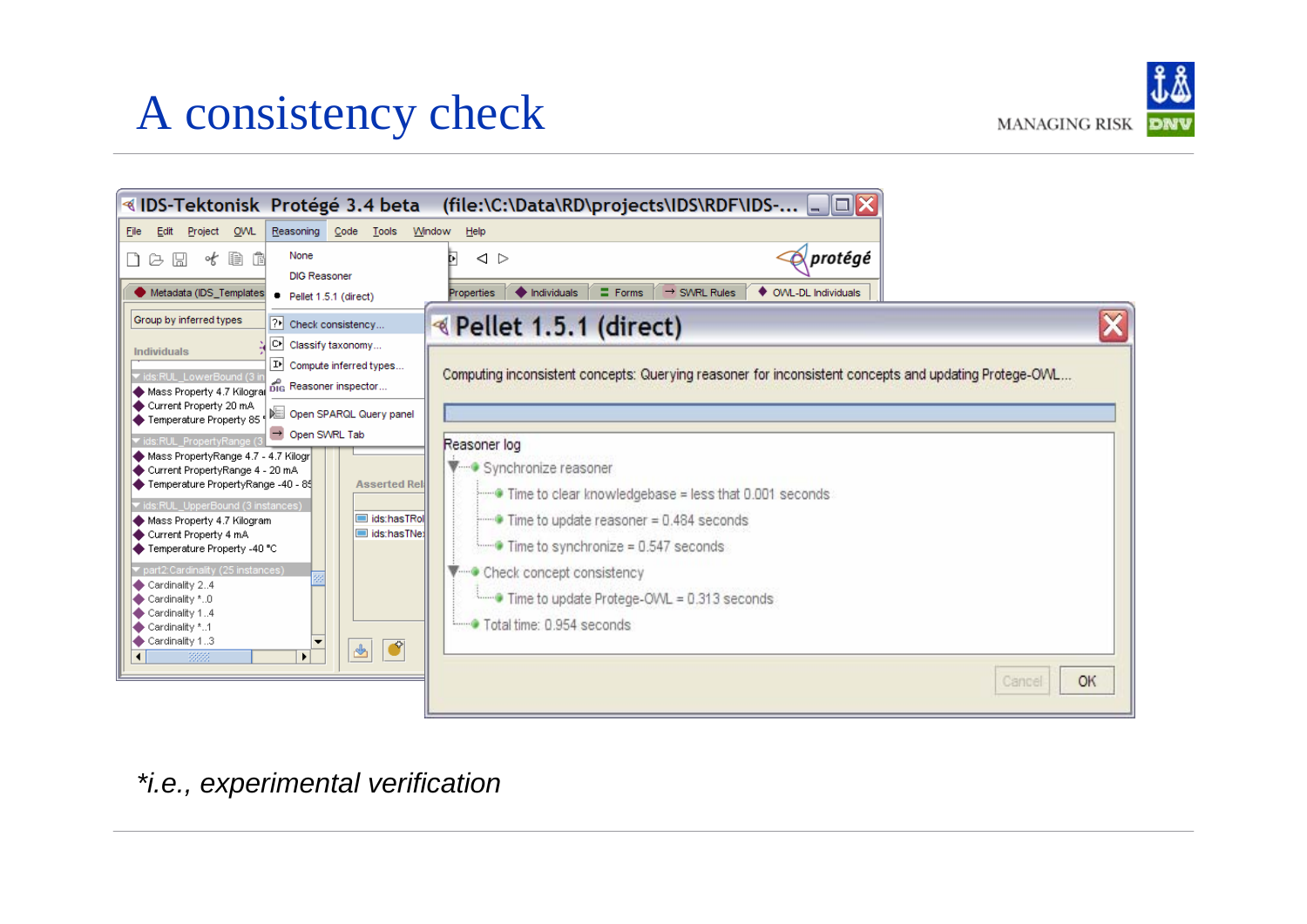#### Example: Temperature range, once more





**Upper Bound Of Pro**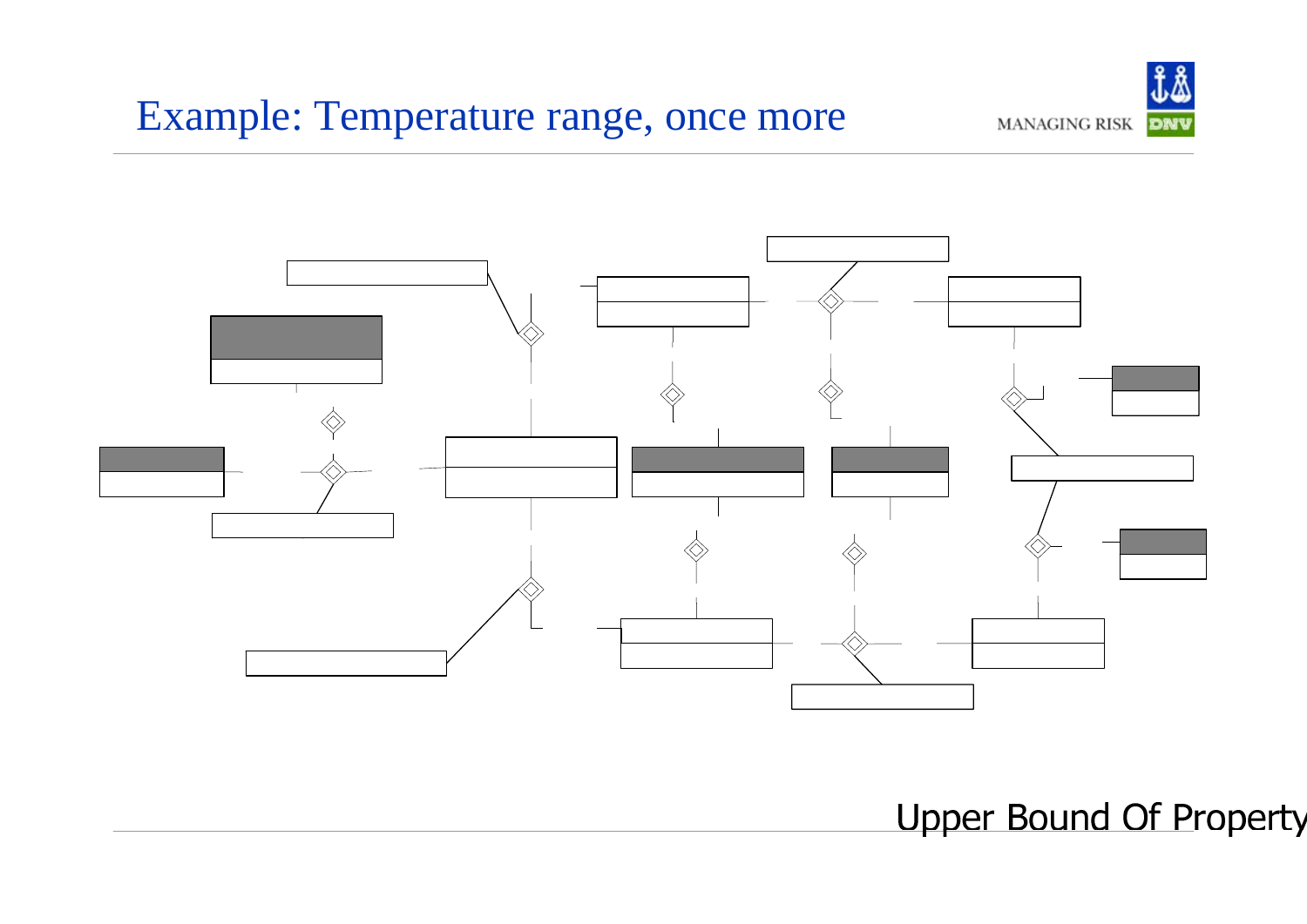#### Mapped into an XML template



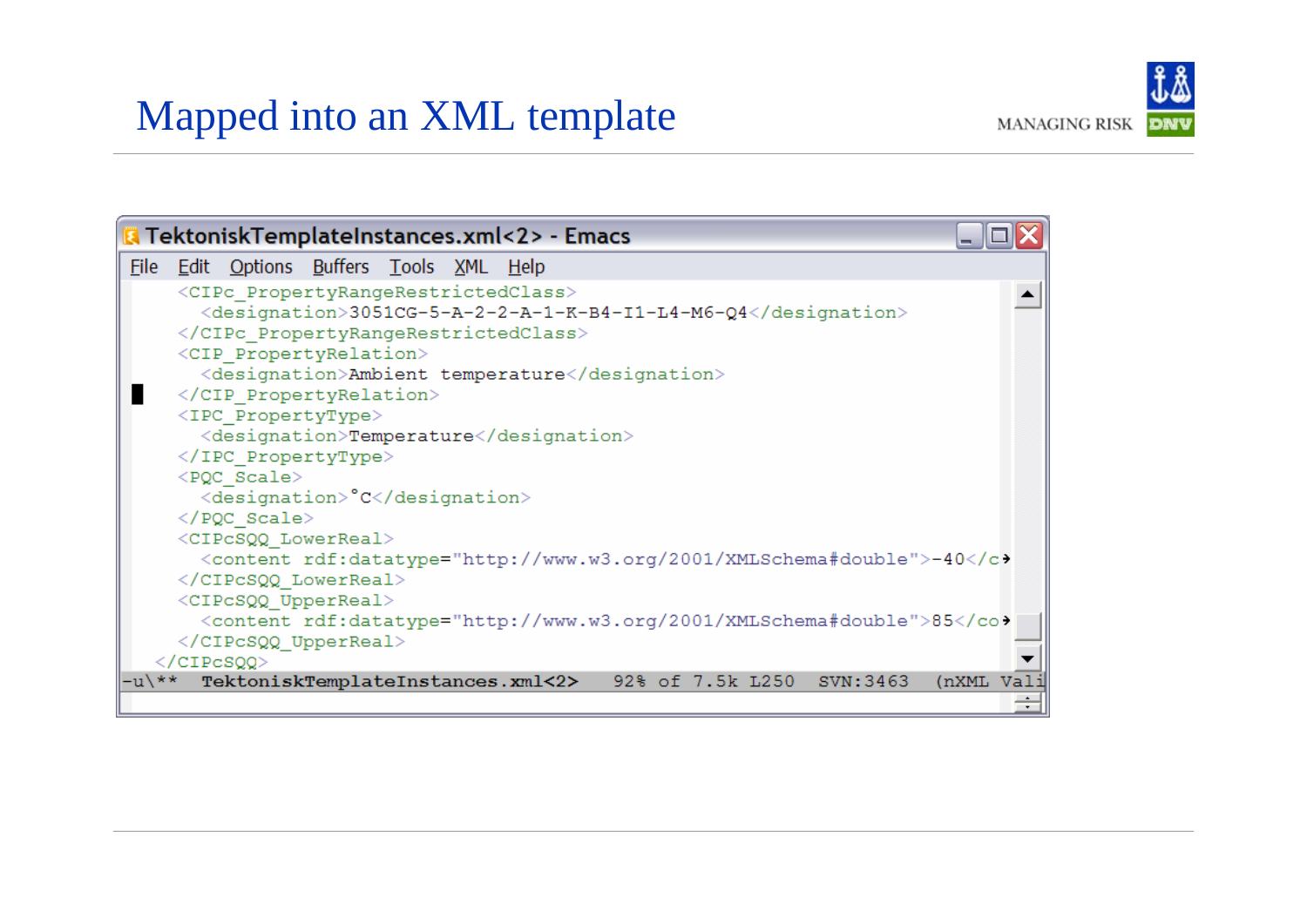#### The range as an ISO 15926 Property Range

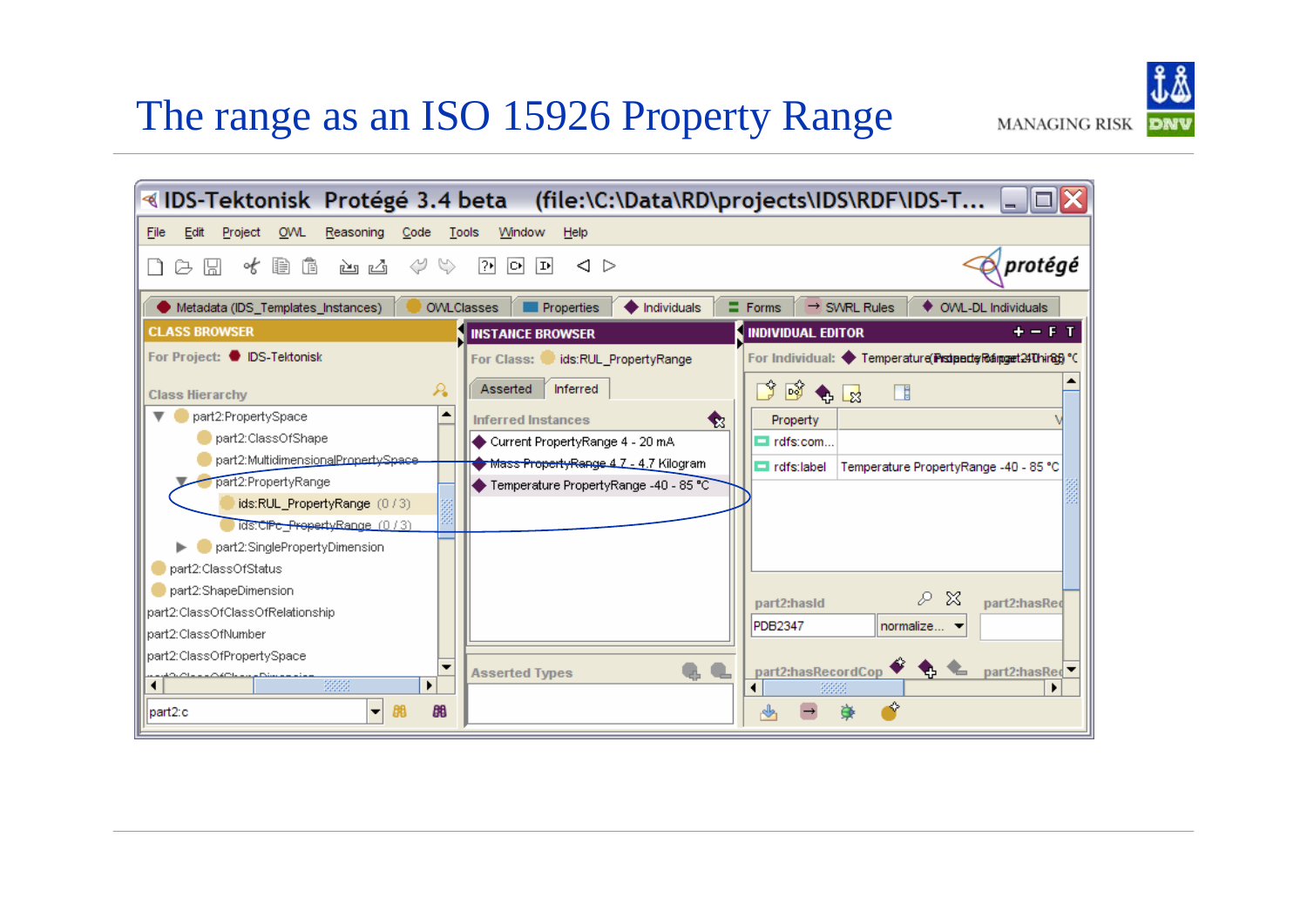#### Visualization in Protégé



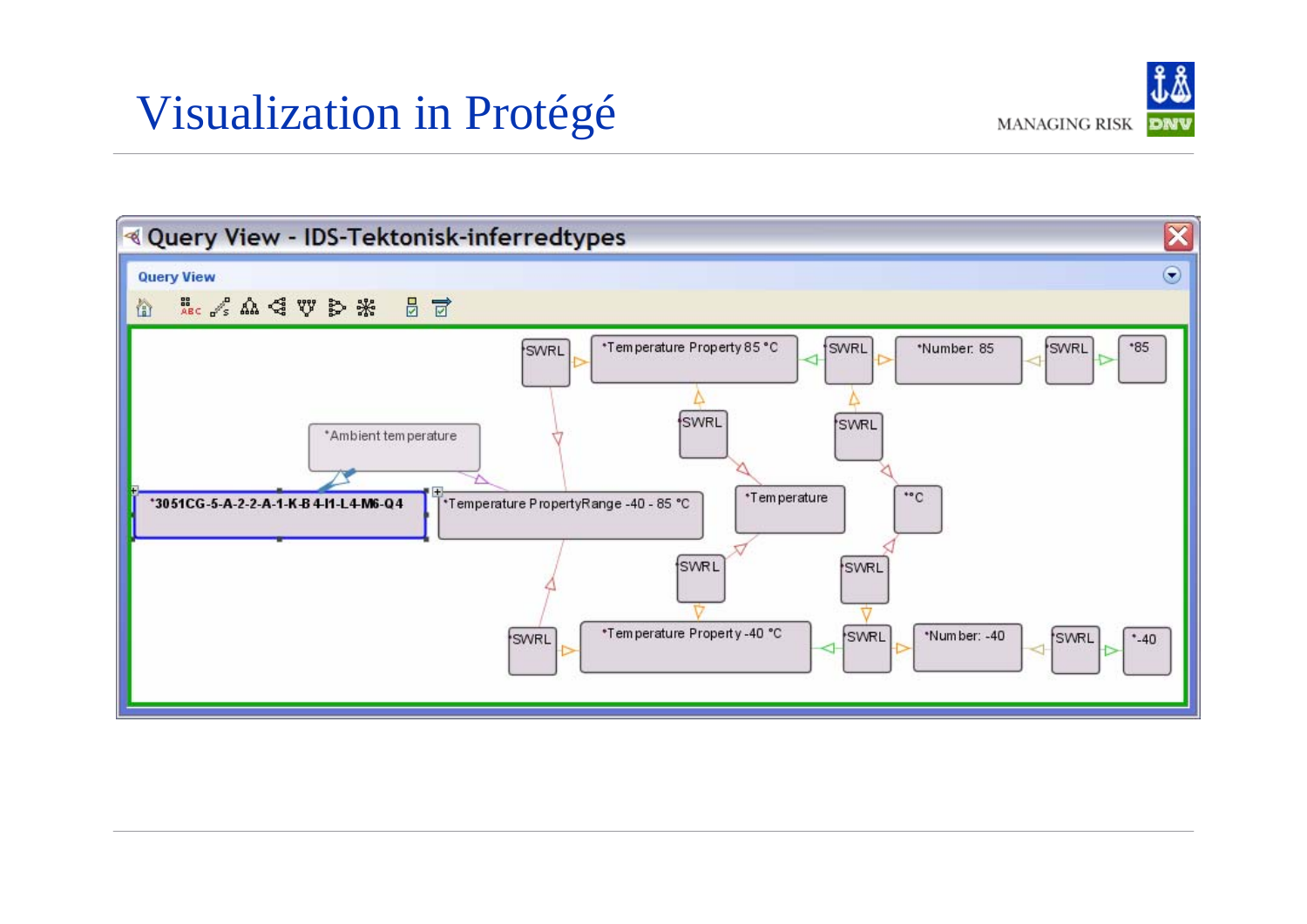#### Breakdown using *Parts* template

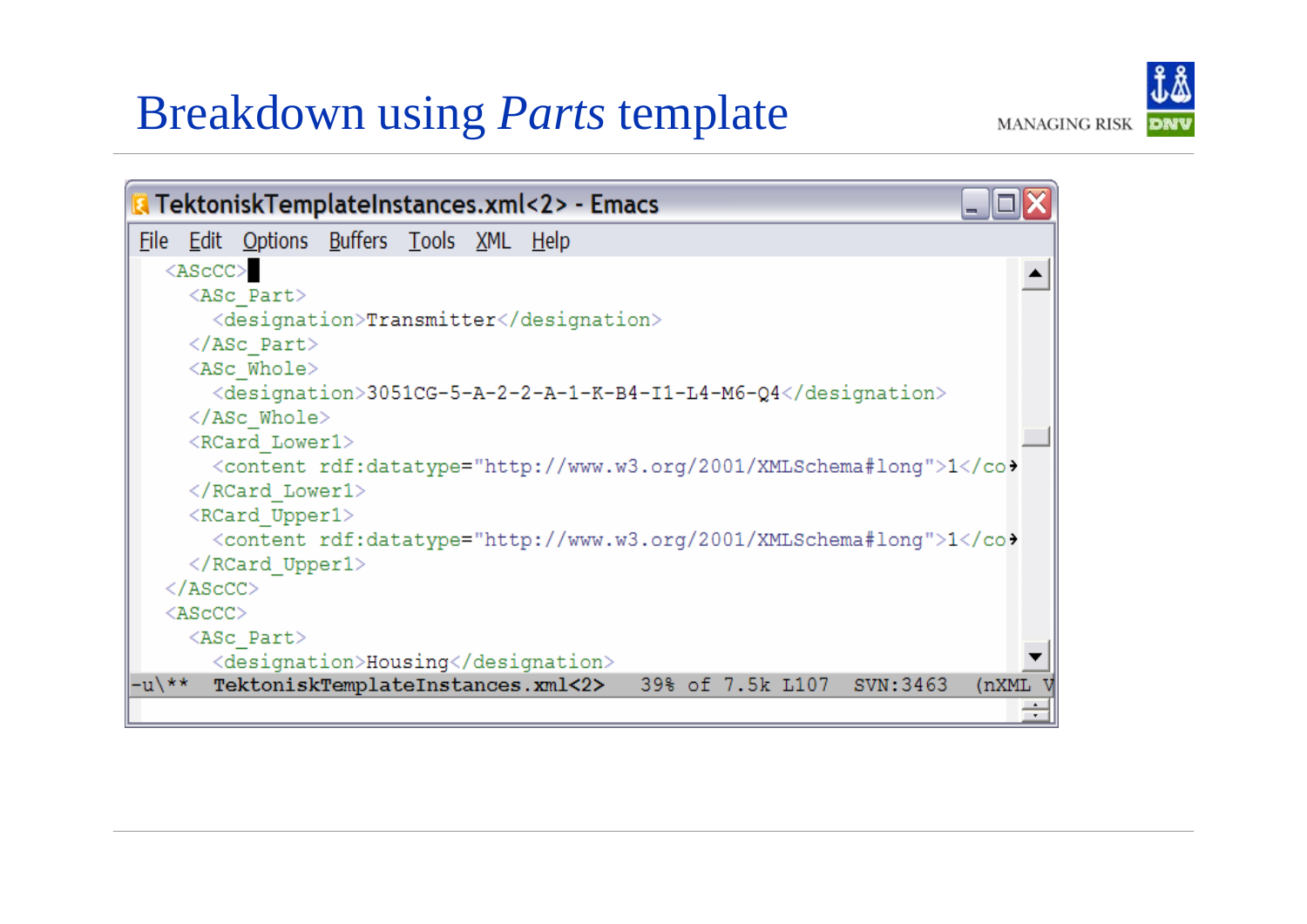#### Breakdown visualized in Protégé



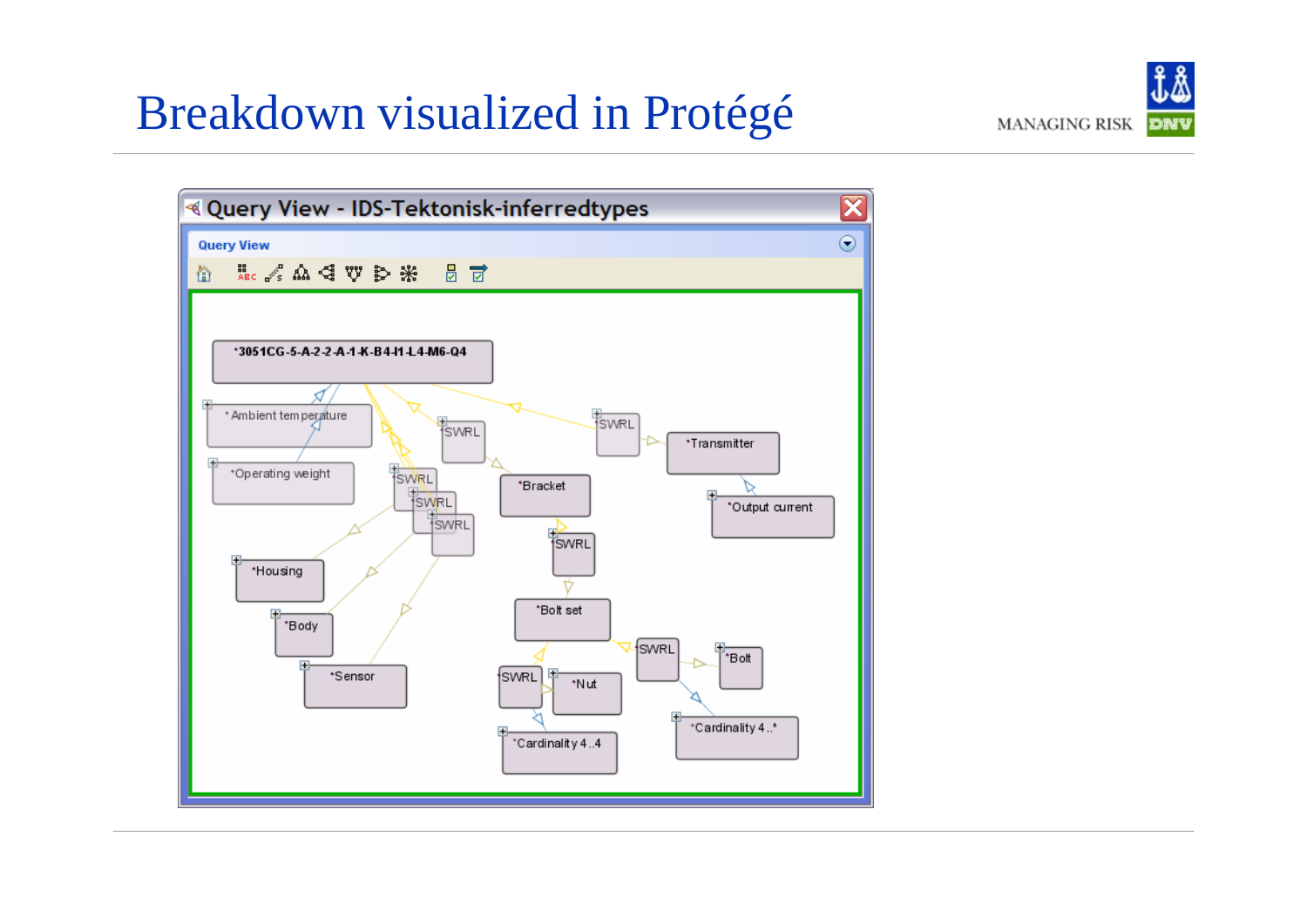#### Ranges of the whole and of parts

**Query View** 

伦



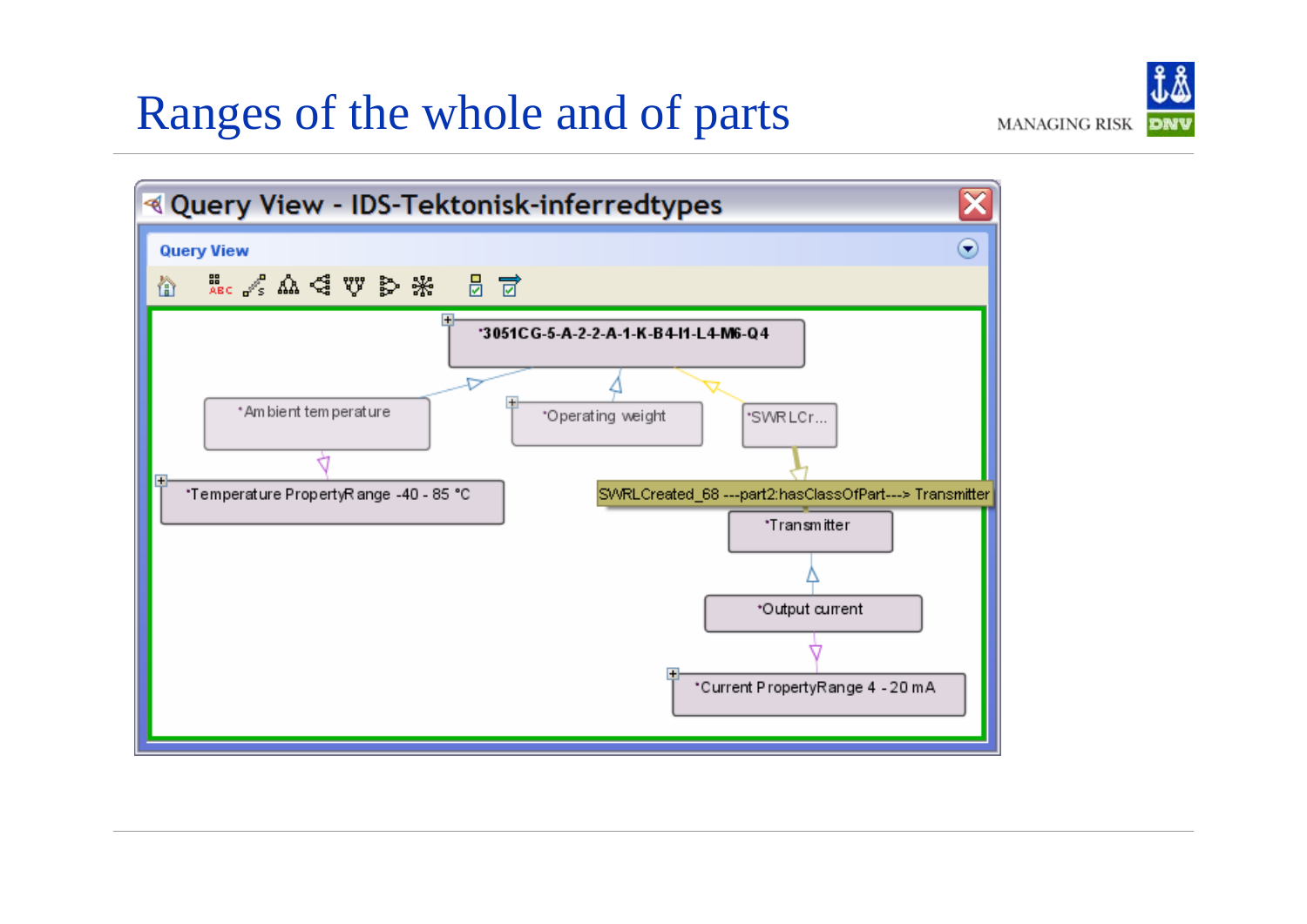#### So many screenshots. Any moral to this?

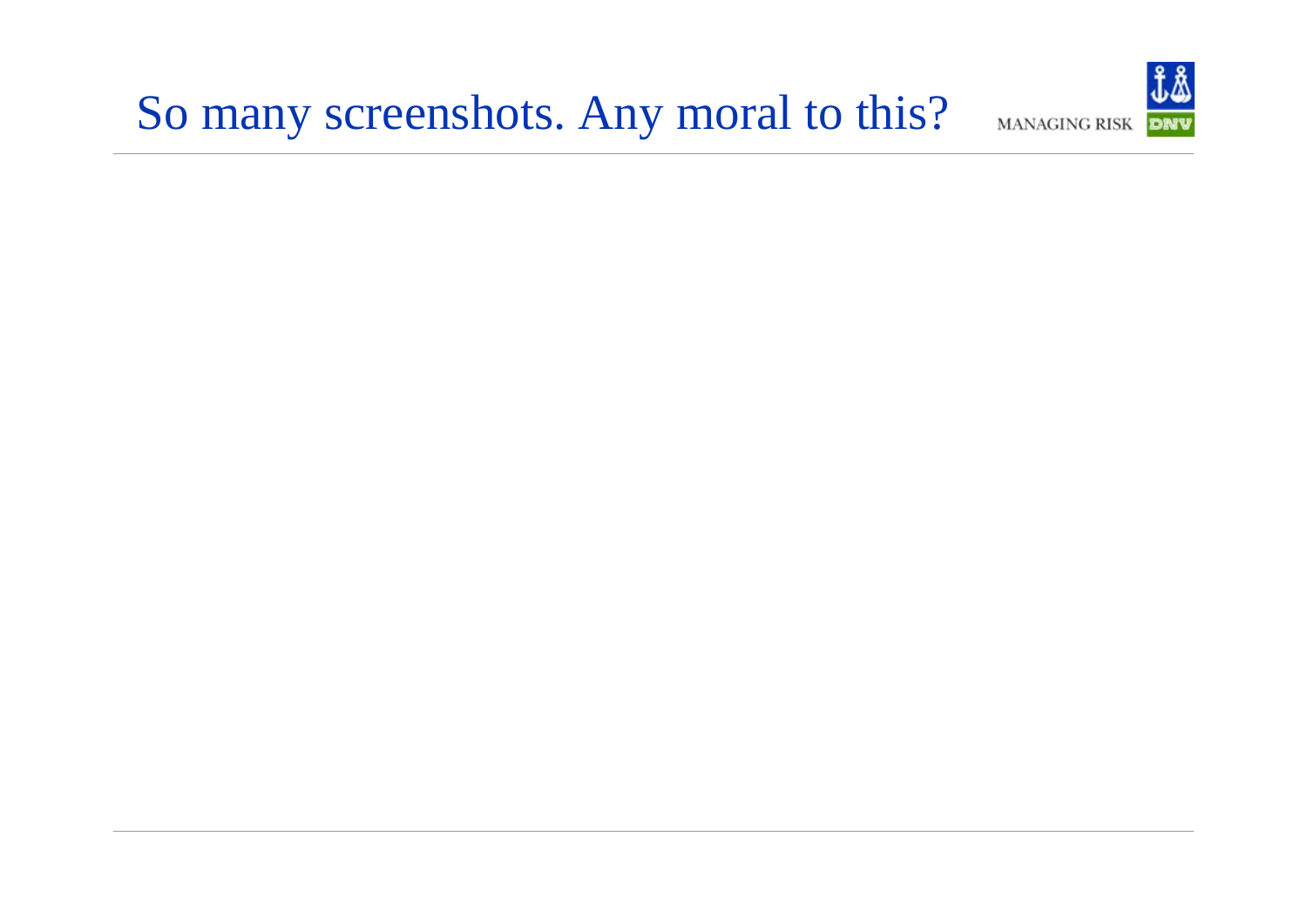

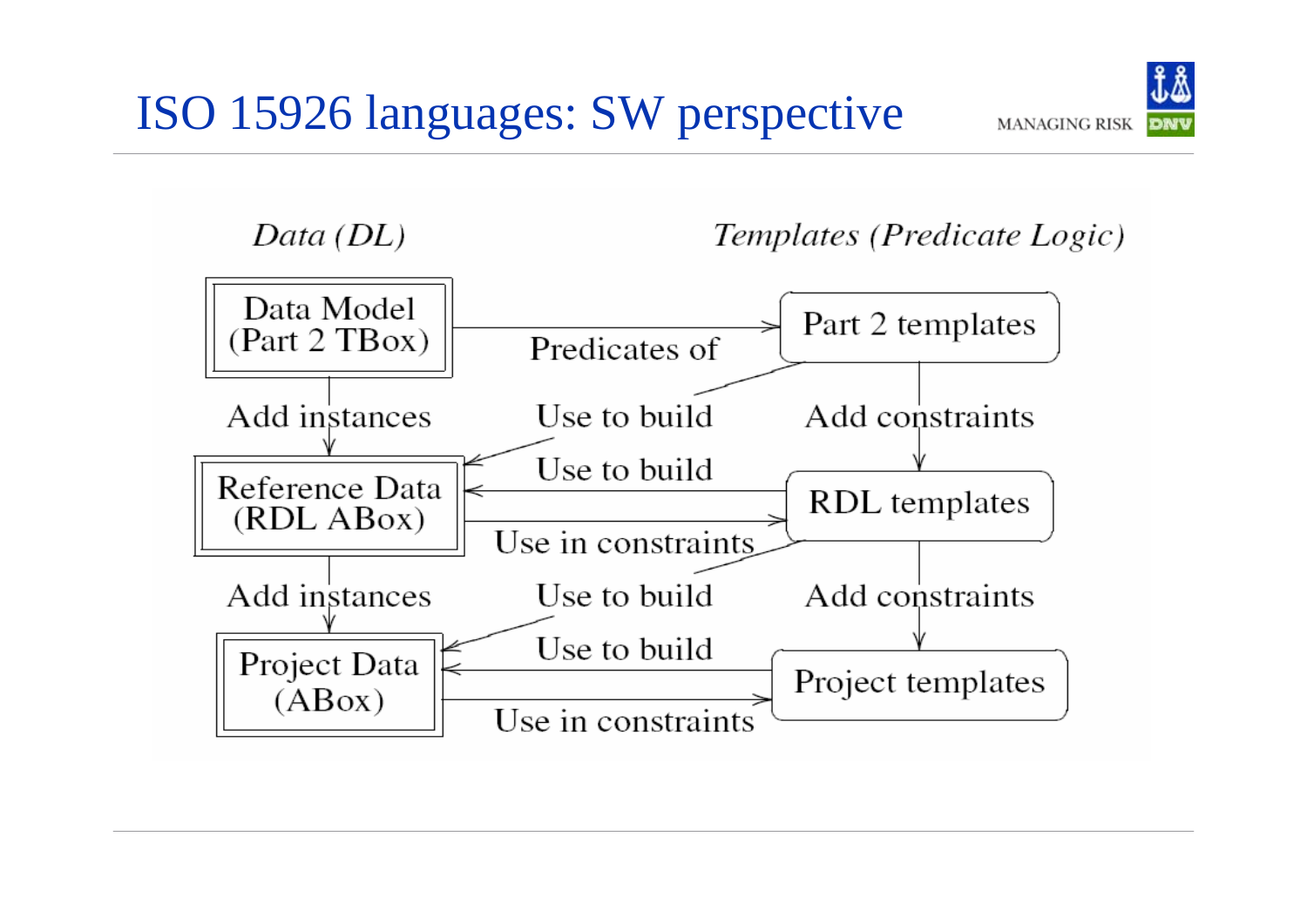#### The template statement is uninterpreted

- $\begin{bmatrix} 1 \\ 1 \end{bmatrix}$ The signature is just a list of types
- $\mathcal{L}^{\text{max}}_{\text{max}}$ Sample statement *ID( #34567, "John" ):*



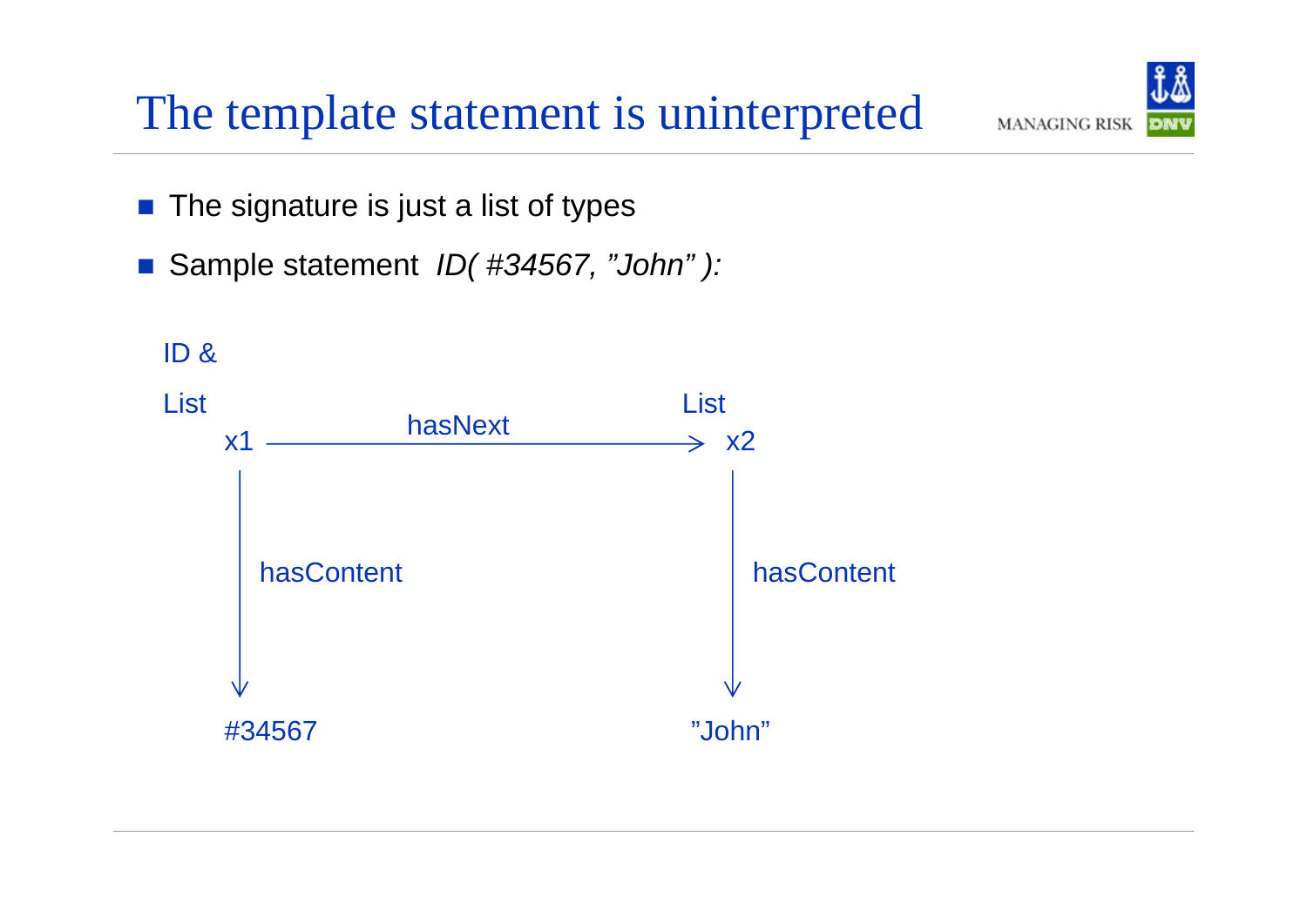#### Rules encode interpretation patterns



#### If  $ID(x, y)$ ,

- there is some z s.t. z is a ClassOfIdentification relation, with
	- x in the hasIdentified,
	- y in the hasIdentifier role

#### Class of identification

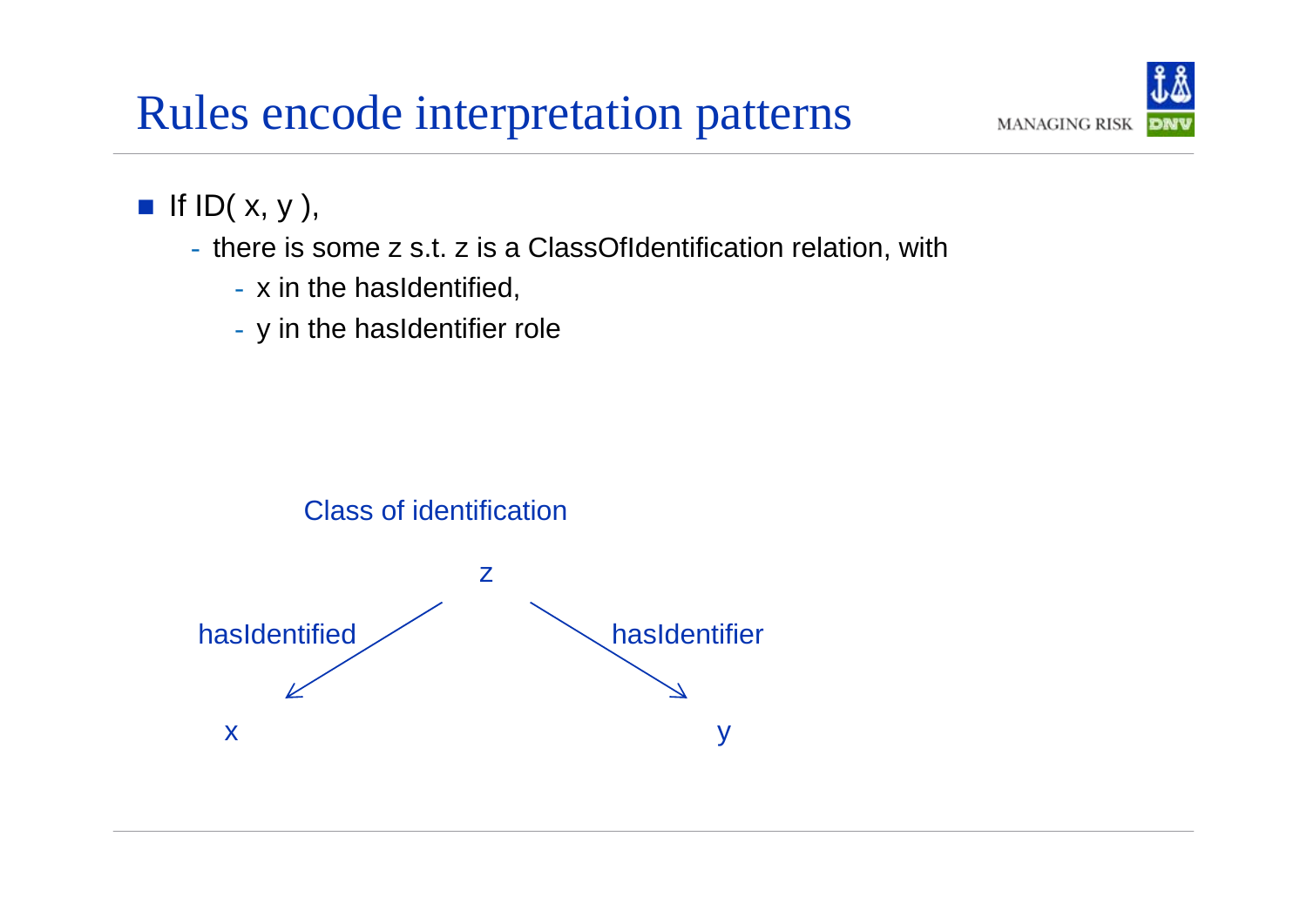#### An interpreted statement



■ The rule provides a structure that has interpretation in terms of Part 2

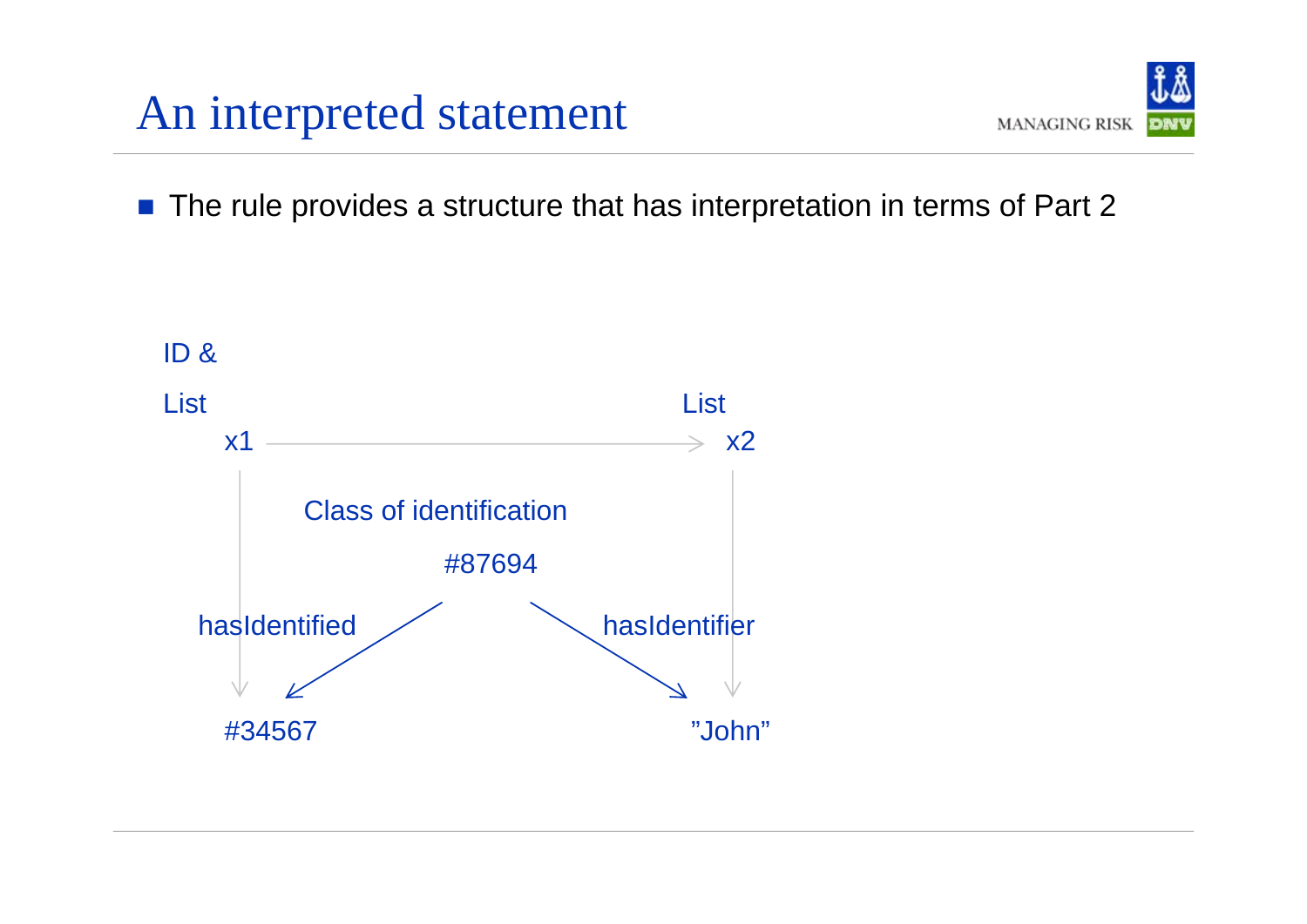## Sample rules



- coidTriple( x, y, z ) iff
	- ClassOfIdentification( x ) & hasIdentified( x, y ) & hasIdentifier( x, z )
- $\blacksquare$  ID( x, y ) iff
	- ∃z( coidTriple( z, x, y )
- $\blacksquare$  IDC( x, y, z ) iff
	- ID( x, y ) &  $\forall$ u( coidTriple( u, x, y ) → u  $\;\in$  z
- $\blacksquare$  etc.

- $\mathbb{R}^2$ Probably, all this can be expressed in SWRL.\*
- *Regular* logic?

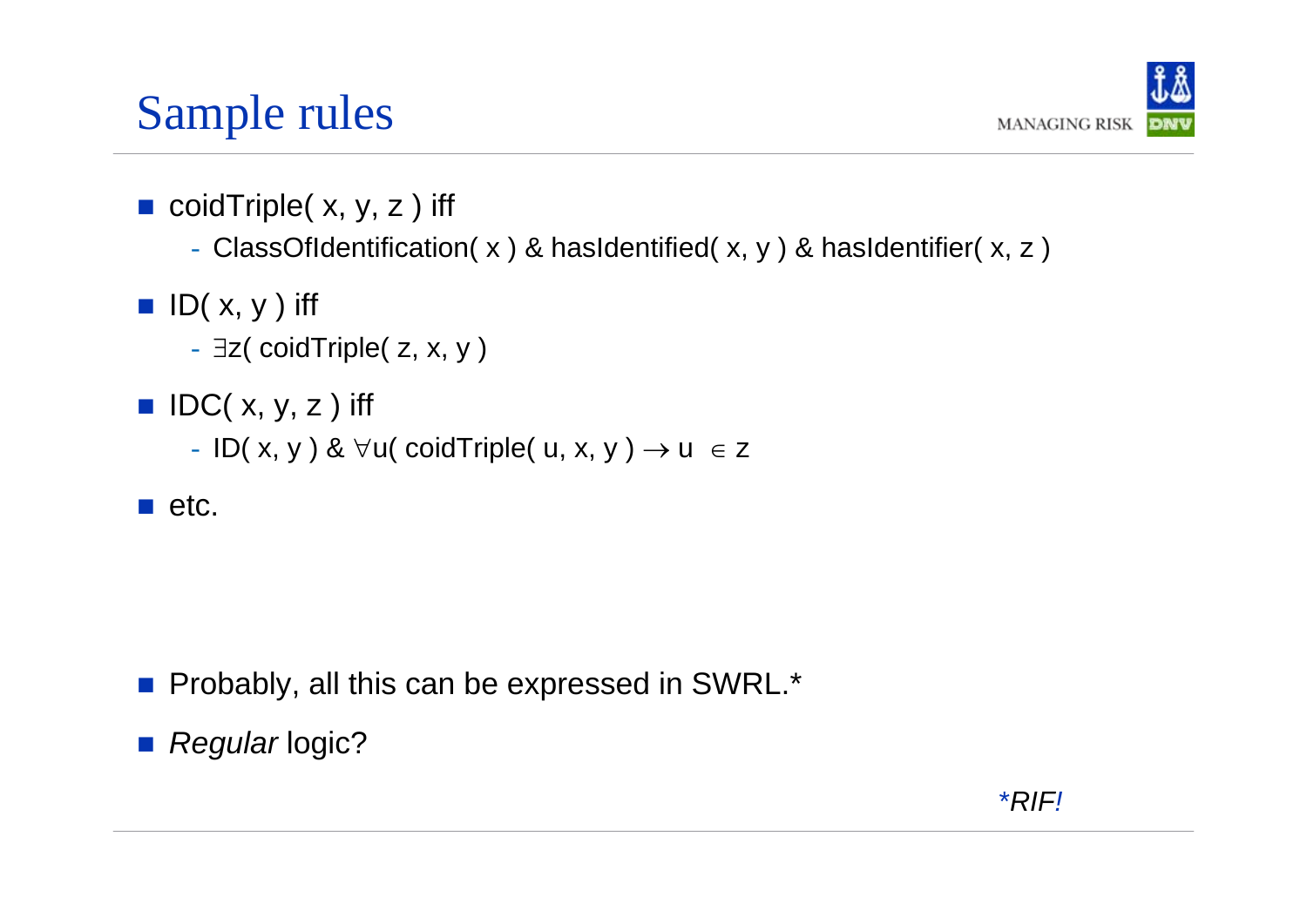#### An extended ontology



- $\mathbb{R}^3$ Develop templates to cover the expressive needs
- $\mathbb{R}^2$ This provides a theory of industrial notions
- $\left\vert \cdot\right\vert$ This theory is also reference data
- Templates extend the RDL

b. We need appropriate tools and theory to work with this ontology.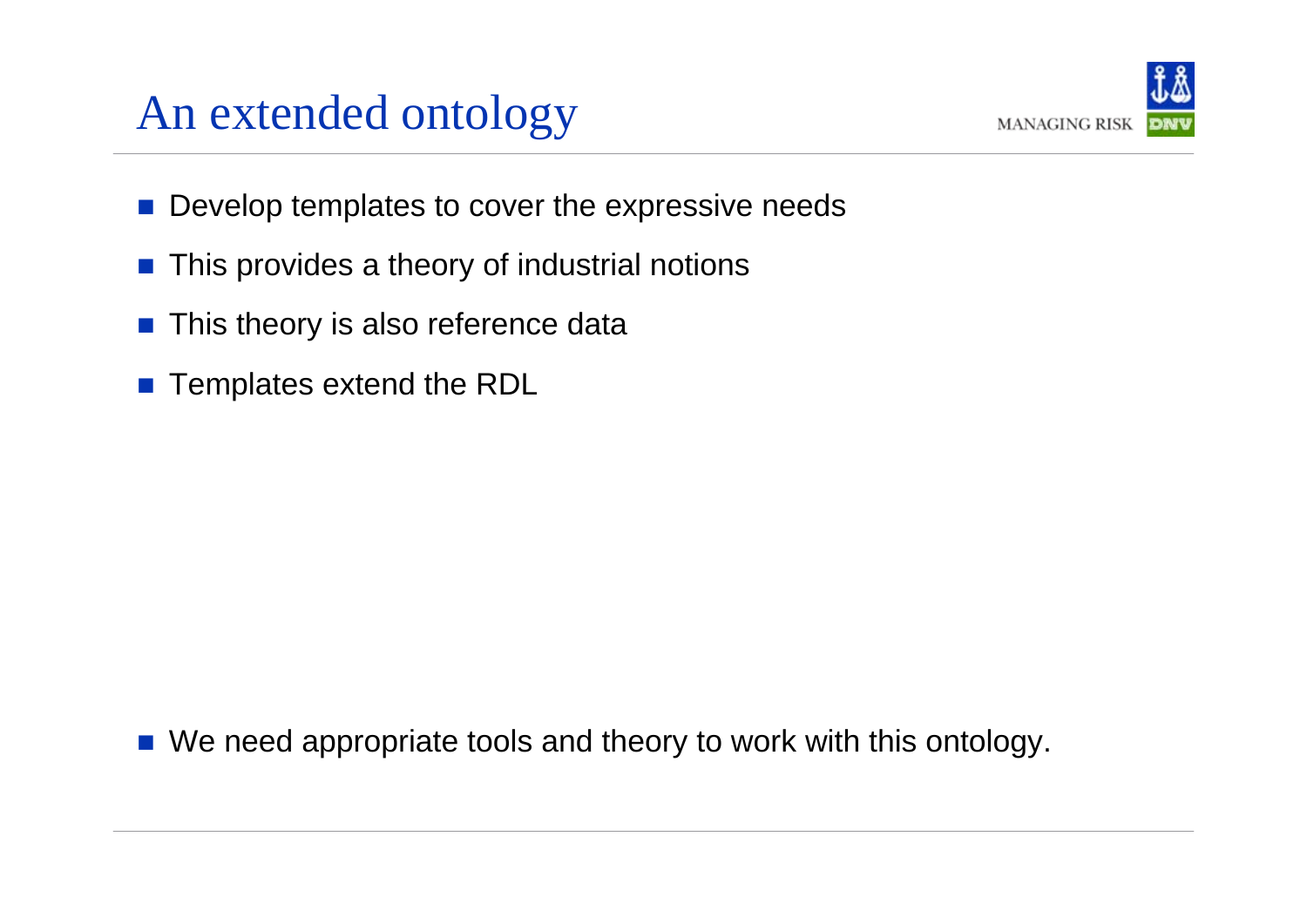#### Extended ontology, new work to be done

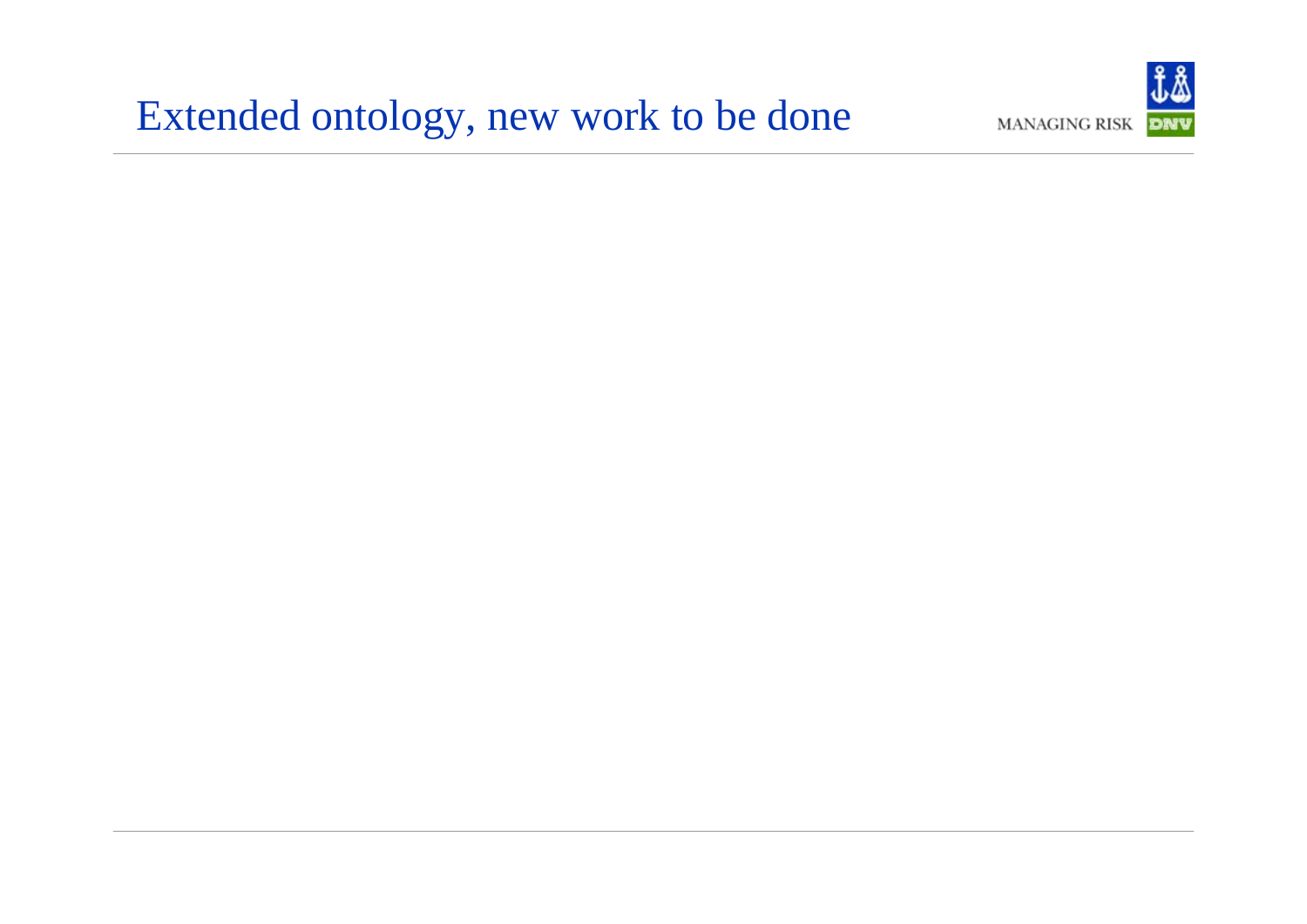#### Consistency checking for templates

 $\blacksquare$  If F has a rule like the following,



 $\left\vert \left\langle \cdot \right\rangle \right\vert$ but other rules (or Part 2 itself) tell us,

G( x, y ) iff *not* I( x, y )

 $\mathcal{L}^{\text{max}}$ then F is unsatisfiable. A reasoner should be able to discover this.

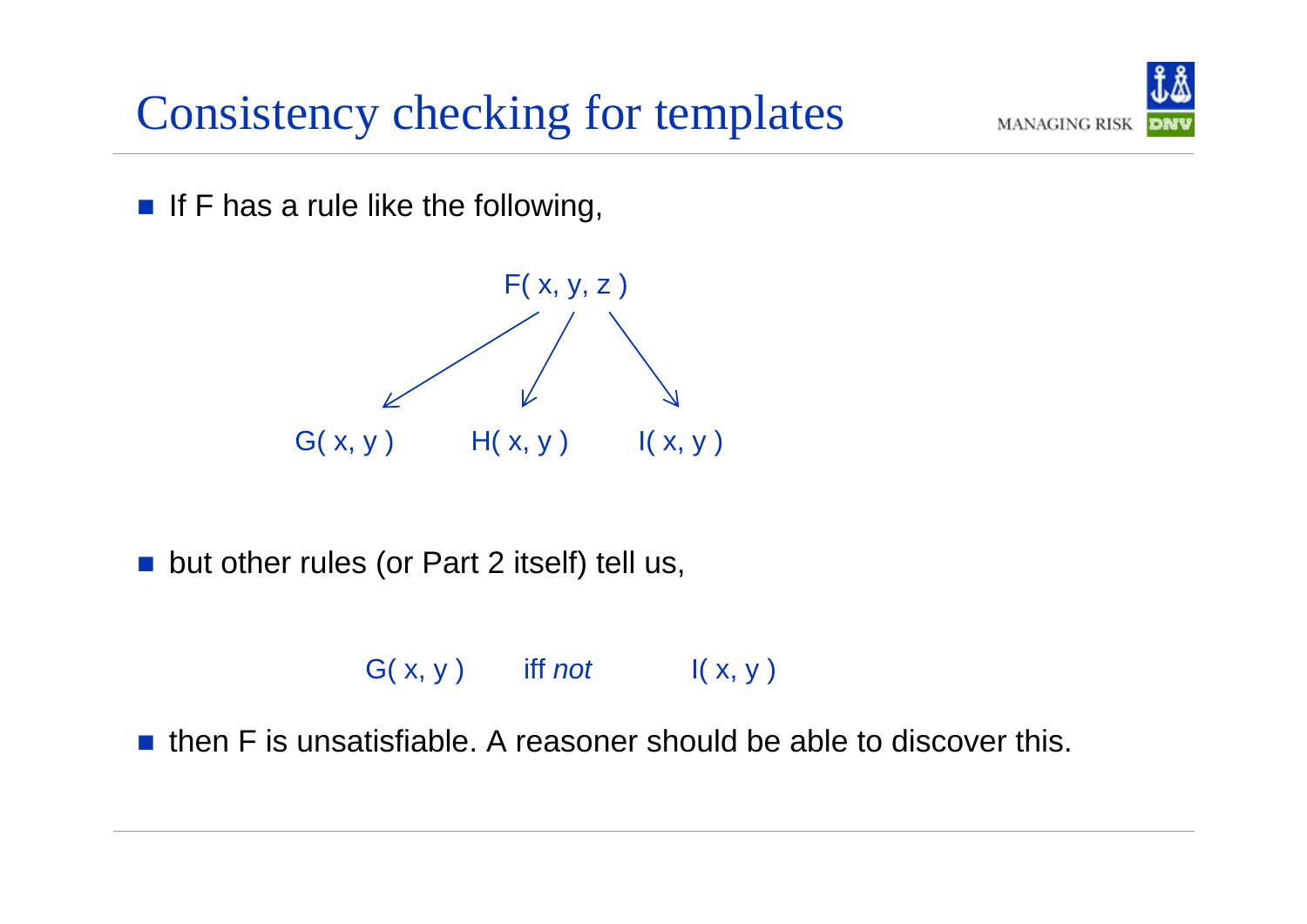#### Consistency checking for templates



- $\mathcal{L}(\mathcal{A})$  Experimental checking
	- Make statements in the template language,
	- Execute rules,
	- Run reasoner to check consistency of the result
- Systematic checking Is the template language consistent? *etc.*